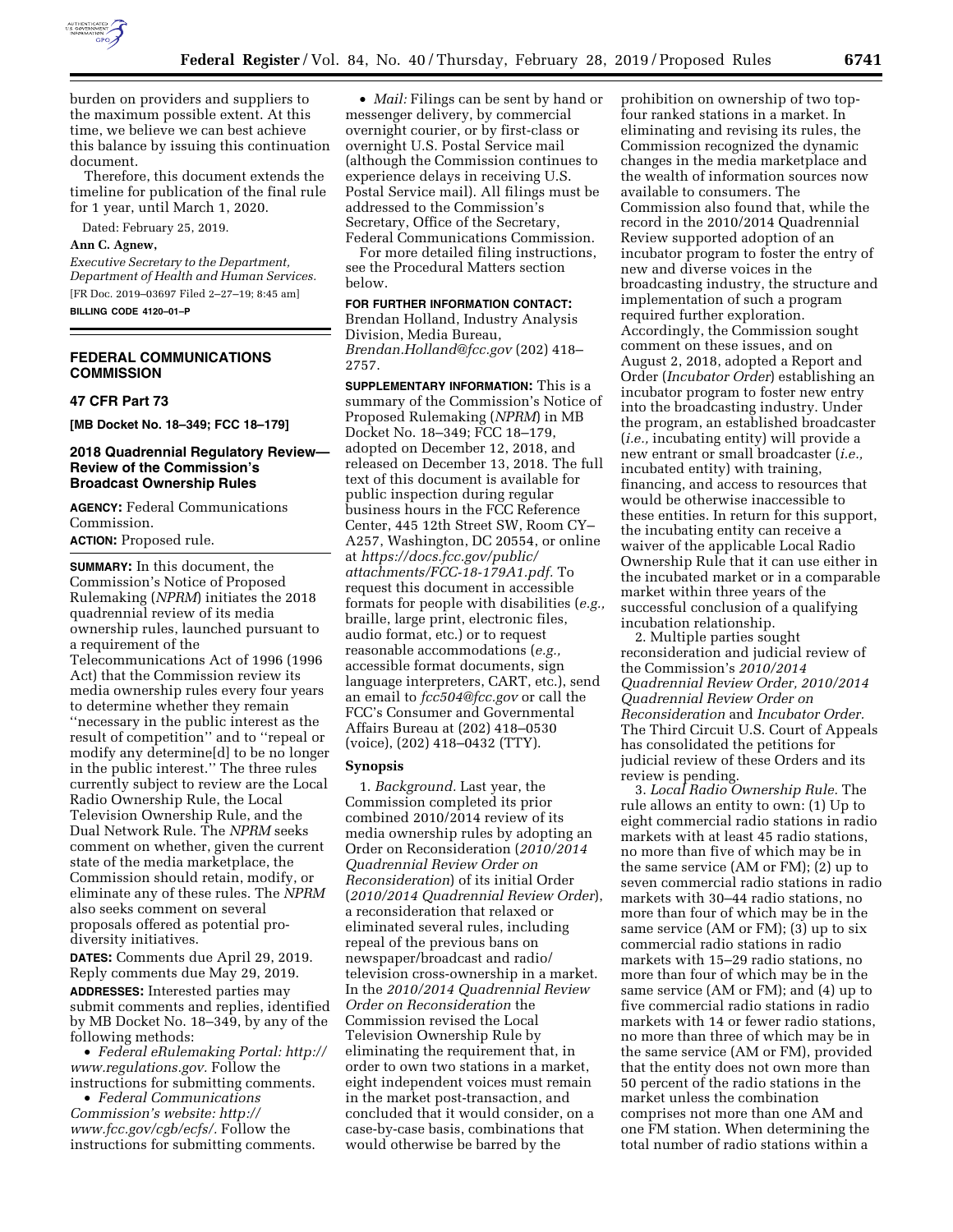market, only full-power commercial and noncommercial radio stations are counted for purposes of the rule. Radio markets are defined by Nielsen Audio where applicable and, in Puerto Rico, the contour-overlap methodology used in areas outside of defined and rated Nielsen Audio Metro markets.

4. In the *2010/2014 Quadrennial Review Order,* the Commission concluded that local radio ownership limits promoted competition, a public interest benefit providing a sufficient basis for retaining a local radio ownership rule. The Commission affirmed its previous finding that competitive local radio markets help promote viewpoint diversity and localism and are consistent with the Commission's goal of promoting minority and female broadcast station ownership. In the subsequent *2010/2014 Quadrennial Review Order on Reconsideration,* the Commission adopted a presumption, to be further considered in this 2018 Quadrennial Review, in favor of waiving the Local Radio Ownership Rule for qualifying radio stations within embedded markets (*i.e.,* smaller markets, as defined by Nielsen Audio, that are contained within the boundaries of a larger, parent Nielsen Audio Metro market) where the parent market currently has multiple embedded markets (*i.e.,* New York and Washington, DC). Such a waiver would permit the applicant to comply with ownership limits determined by examining only the embedded market, and not both the embedded and parent markets. Stations would qualify for waivers under two conditions: (1) Compliance with the numerical ownership limits using the Nielsen Audio Metro methodology in each embedded market, and (2) compliance with the ownership limits using the contour-overlap methodology applicable to undefined markets in lieu of the Commission's current parent market analysis.

5. The Commission seeks comment generally on all aspects of the Local Radio Ownership Rule, including whether the rule remains necessary in the public interest to promote competition and specifically, whether there have been any changes in the marketplace since the 2010/2014 Quadrennial Review that would affect this determination. The Commission also seeks comment on whether, in today's radio marketplace, the rule remains necessary to promote other Commission policy goals such as viewpoint diversity, localism, and female and minority broadcast ownership. Commenters are asked to explain in detail and support with

evidence their reasons for any recommended rule changes. If the rule is retained, the Commission will analyze relevant parts of the rule to examine whether each part remains necessary in the public interest due to competition or whether it should be modified or eliminated. Thus, the Commission seeks comment on each of the specific aspects of the rule's operation, including the relevant product market, market size tiers, numerical limits, and AM/FM subcaps, to assess whether these subparts remain necessary or whether any of all of them should be modified or eliminated. If the rule is retained but modified, the Commission seeks comment on whether and how the rule changes should apply to any pending applications. The Commission also seeks comment on whether to make permanent the interim contour-overlap methodology used to determine ownership limits in areas outside the boundaries of defined Nielsen Audio Metro markets, and on the issue of embedded market transactions.

6. In anticipation of further consideration of the presumption in favor of waiving the Local Radio Ownership Rule for radio stations within embedded markets, the National Association of Broadcasters (NAB) submitted a proposal to, among other things, allow an entity in the top 75 Nielsen Audio Metro markets to own or control up to eight commercial FM stations and unlimited AM stations in any of those markets. NAB also proposed that entities in those markets should be permitted to own up to two additional FM stations if they participated in the Commission's incubator program. NAB also proposed eliminating all limits on FM and AM ownership in all other markets. NAB claimed that these rule relaxations remove constraints on radio broadcasters' ability to compete on a level playing field in today's digital audio world where, NAB claimed the Commission cannot ignore, broadcast radio dominance has declined relative to streaming services such as Pandora and Spotify, satellite radio, podcasts, Facebook and You Tube, described as ''multiple major sources of competition for both listeners and advertisers in the audio marketplace.'' Thus, according to NAB, the more relevant factor for listeners has become where services can be accessed, which is now the same for radio and other services, rather than where services are headquartered. NAB added that allowing radio owners to achieve economies of scale and scope would enable them to improve their

informational and entertainment programming. Other radio broadcasters similarly claimed that digital competitors such as Google and Facebook enjoy perceived advantages in ability to target advertising, do not need to employ local advertising salesforces, and had therefore captured significant shares of the local advertising market to the detriment of local broadcast radio. Other parties argued in opposition to NAB's proposal that allowing radio broadcasters to buy more stations would not help them compete against internet services such as Google and Facebook, the size of station portfolios had little relevance to dollars allocated to free radio, advertisers did not view radio and internet services as comparable, and radio remains the preferred audio medium for entertainment and local news.

7. The Commission received many additional comments in response to a request for updated information on the status of competition in the marketplace for the delivery of audio programming in seeking to prepare a biennial marketplace report for Congress, comments which are incorporated into the record of this 2018 Quadrennial Review. NAB provided information and statistical data purporting to show how fragmented the listening market has become, and a coalition of radio broadcasters claimed that radio listening has shrunk as audiences divide their time among other audio providers not subject to the same regulatory burdens as radio broadcasters. Other radio station owners asserted that the Commission's ownership limits prevent them from achieving the economies of scale and scope they need to compete with satellite radio and online audio services. On the other hand, coalitions representing musicians, recording artists, and representatives of the music industry argued that AM/FM radio continues to dominate the audio marketplace and that experience shows that consolidation in the radio industry harms small broadcasters and leads to the homogenization of programming.

8. *Market Definition.* The Commission concluded in the *2010/2014 Quadrennial Review Order* that the broadcast radio listening market remains the relevant product market for purposes of the Local Radio Ownership Rule and declined to expand its definition of the market to include nonbroadcast audio sources, such as satellite radio and online audio services. The Commission's based this conclusion on the fact that broadcast radio stations provide ''free, over-the-air programming tailored to the needs of the stations' local markets,'' while in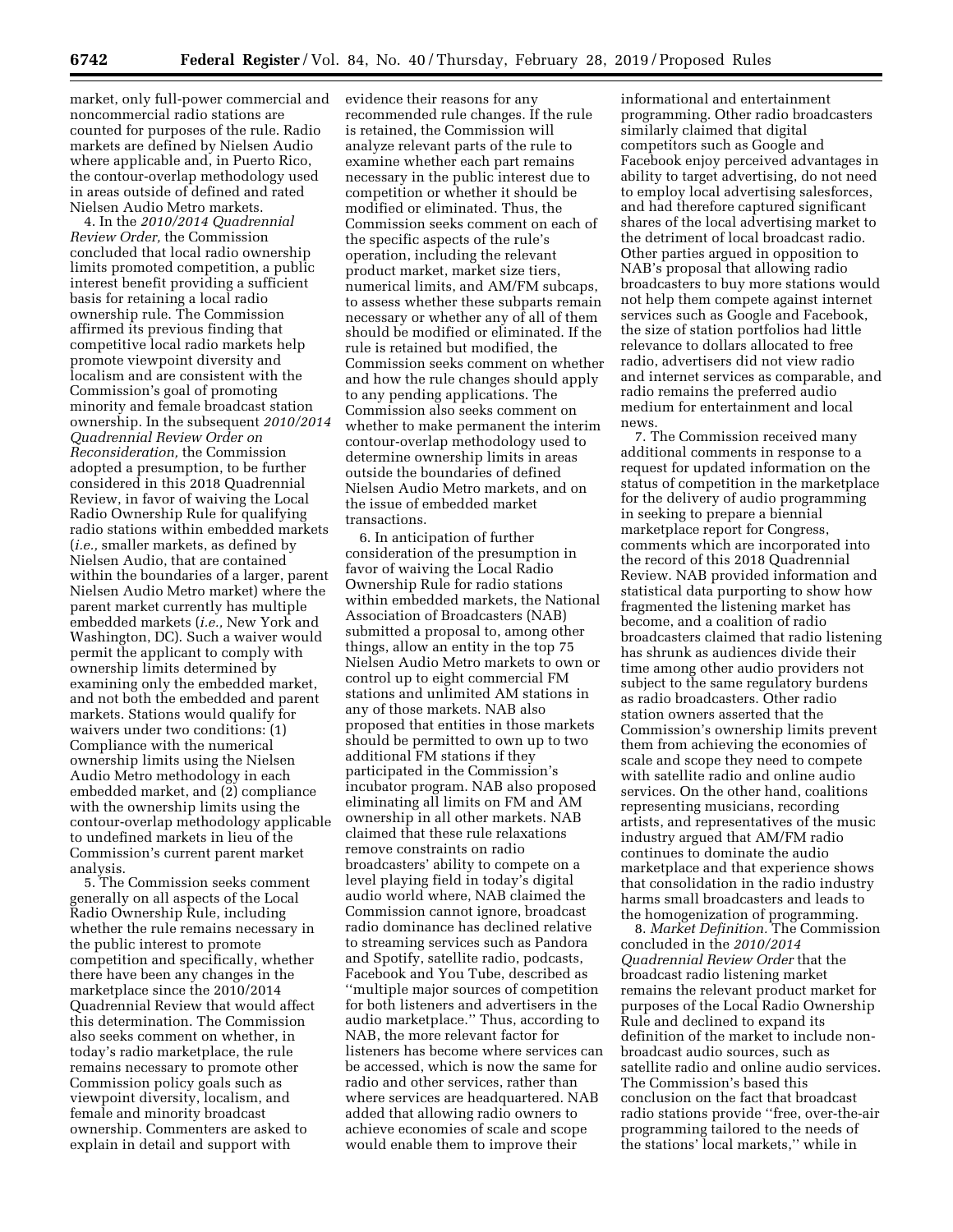contrast, satellite radio is a subscription service, online audio requires an internet connection, and neither typically provides programming responsive to local needs and interests. Similarly, in evaluating a broadcast radio merger of Entercom Communications and CBS in November 2017, the Department of Justice (DOJ) also considered the radio market, concluding that ''[m]any local and national advertisers consider Englishlanguage broadcast radio to be a particularly effective or important means to reach their desired customers, and do not consider advertisements on other media, including non-Englishlanguage broadcast radio, digital music streaming services (such as Pandora), and television, to be reasonable substitutes.''

9. The Commission now seeks comment on these differing perspectives of the state of the audio marketplace and on whether and how these perspectives should affect its understanding of the market for purposes of the Local Radio Ownership Rule. Should the Commission take DOJ's finding on the radio market into account and if so, how? Should the Commission continue to consider only local broadcast radio stations for purposes of the Local Radio Ownership Rule or should it revise its market definition to include other audio sources? Do local radio stations face direct competition today from satellite radio and online audio services? To what extent has radio's ability to attract listeners and advertisers been affected by satellite radio and online audio? Do advertisers view satellite radio and audio streaming services as substitutes for advertising on broadcast radio? How should the impact of internet services like Google and Facebook on local advertising markets factor into our consideration of the Local Radio Ownership Rule? Do consumers view non-broadcast audio services as meaningful substitutes for local radio stations? Do non-broadcast audio services provide programming that responds to the needs and interests of local markets? Does radio's free, overthe-air availability make it unique or non-substitutable in the audio marketplace? To what extent, if any, should the Commission consider the deployment of In Band on Channel digital radio technology and its role in enabling station owners to expand their program offerings and increase their economies of scale and scope? If the Commission were to revise its market definition, what non-broadcast sources should it include, and how should it count them or otherwise factor them

into its rule for purposes of determining market size tiers and numerical limits? Could or should the Commission subtract from any consideration of nonbroadcast sources the amount of online audio that listeners in a local market stream from over-the-air radio broadcasts? How would an expanded definition better serve Commission policy goals, if at all?

10. *Market Size Tiers.* In the *2010/ 2014 Quadrennial Review Order,* the Commission retained the Local Radio Ownership Rule's longstanding approach of imposing numerical ownership limits based on market size tiers and determining market size by counting the number of commercial and noncommercial radio stations within the market. The Commission declined to change the rule to treat embedded markets as separate markets. In addition, the Commission kept in place the demarcations of the four tiers set by Congress in 1996, which draw the lines among Nielsen Audio Metro markets at 45 plus, 30–44, 15–29, and 14 or fewer radio stations, including noncommercial stations. The Commission seeks comment on whether it should retain this approach of using market size tiers, and if it does so, whether the current demarcations should remain. Is there any reason to discontinue including noncommercial radio stations in market counts? How well has the rule's tiered structure served the rule's purposes, and does it promote the policy goals of competition, localism, and viewpoint diversity in today's radio marketplace? NAB's proposal would divide radio markets into only two tiers—the top 75 Nielsen Audio Metro markets and all other markets (*i.e.,* Nielsen Audio Metro markets outside of the top 75 and all undefined markets). What would be the advantages and disadvantages of creating a different number of tiers, including moving from a four-tiered to a two-tiered approach? If the Commission were to collapse four tiers into two, should it draw the line where NAB proposes? Commenters are invited to offer alternative proposals for a tiered approach or for a different type of approach altogether. For example, if the Commission changed from tiers based on station counts, should it consider tiers based on advertising revenue, or some other factor, rather than using Nielsen's Audio Metro market rankings as NAB proposes, which are based on population? Would advertising revenue provide a sufficiently stable measurement and how would such a measurement fit with defining the relevant product market as the broadcast radio listening market? How would the

Commission and potential applicants obtain reliable advertising revenue data for all radio stations? Should the Commission factor non-broadcast audio sources in any tiered approach, and if so, how should it do so? For example: (1) If the Commission modifies its current tiers or creates new tiers, should it account for variations across markets in broadband access and adoption rates; (2) should the Commission treat fixed and mobile or wired and wireless broadband the same; and (3) how granularly can and should the Commission measure listening rates for satellite radio and online audio services?

11. In addition, should any modifications to the current tiered approach affect how the Commission applies the rule to areas outside the boundaries of defined Nielsen Audio Metro markets, and if so, how? NAB proposes removing all radio ownership limits for undefined areas. Would NAB's proposal be consistent with Commission policy goals or would it lead to excessive consolidation in those outside areas, and what alternative approach could the Commission take in areas of the country that are undefined by Nielsen Audio? Further, the contouroverlap methodology has been successfully applied on an interim basis to undefined markets for years and the Commission previously rejected arguments that it permitted too much consolidation in certain markets. Is this approach the most effective and practical for determining ownership limits in areas outside defined Nielsen Audio Metro markets and should the Commission therefore make it permanent? Any commenters opposed to adopting the contour-overlap methodology on a permanent basis should explain their reasoning and propose a detailed alternative supported by evidence.

12. *Numerical Limits.* In the *2010/ 2014 Quadrennial Review Order,* the Commission declined to relax or tighten the numerical limits restricting the number of radio stations an entity may own within a radio market. The Commission seeks comment on whether it is necessary as a result of competition to maintain the numerical limits for any or all of the market size tiers. If the Commission retains existing market tiers, are existing limits restricting the number of radio stations an entity may own within a radio market set appropriately for each of the market size tiers? Do the current limits adequately prevent a radio broadcaster from amassing excessive local market power? Conversely, do they permit sufficient growth to enable radio broadcasters to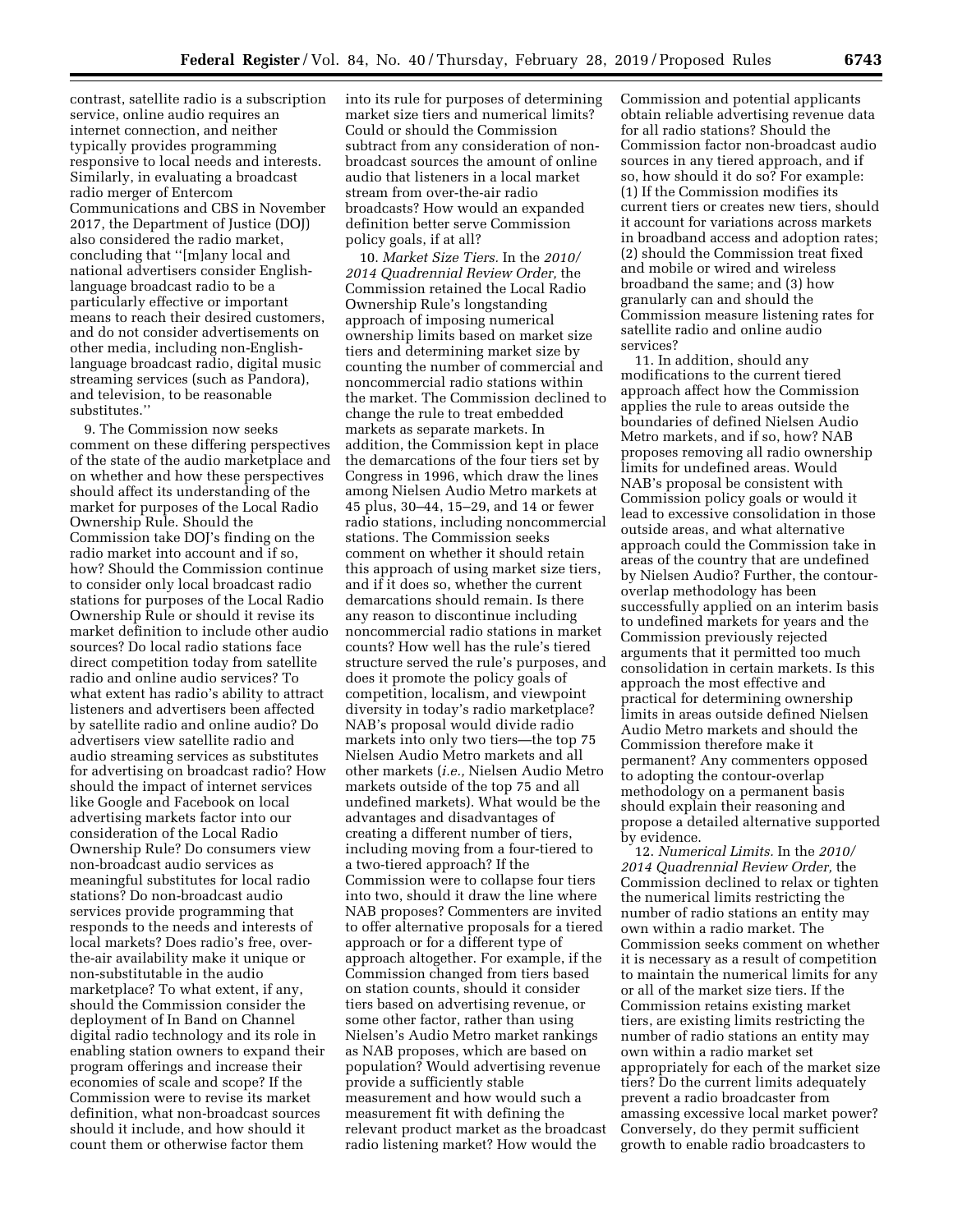obtain the additional assets they may need to improve the quality of their service? Commenters should provide concrete, actual examples of markets where the current limits are either too restrictive or too lenient, explain how those examples typify other markets in that tier, and specify the benefits to those markets that would be gained by revising the limits.

13. The Commission also seeks comment on whether it should account for the different signal strengths of radio stations by weighing different classes of radio stations differently for purposes of applying the numerical limits. For example, the Commission could consider a Class A AM station to be worth two stations, whereas a Class D AM station could be counted as one half a station. What would be the costs and benefits of such an approach? What values should be accorded to the different classes of radio stations if the Commission adopts such an approach? The Commission previously considered a proposal to assign different values to radio stations of different classes for purposes of determining market size tiers and seeks comment on assigning varying weights to different classes of radio stations when applying the numerical limits.

14. In addition, the Commission seeks comment on NAB's proposal to maintain the eight-station limit for the top 75 Nielsen Audio Metro markets but to apply it only to FM stations, thereby allowing unlimited AM ownership. NAB further proposes allowing an owner in the top 75 Nielson Audio Metro markets to acquire up to two additional FM stations if it participates in (and, the Commission assumes, successfully completes) the incubator program. For all other markets, NAB urges the elimination of numerical limits for both FM and AM services. The Commission seeks comment on all aspects of NAB's proposed changes to the numerical limits and invites alternative proposals. What would be the likely effects of removing FM limits in most markets? What would be the likely effects of allowing unlimited AM ownership across all markets? Would such actions, on balance, promote competition by enabling owners to increase their assets, or would they harm competition and/or ownership diversity by driving smaller broadcasters, including minority and women owners, from the marketplace? How would viewpoint diversity and localism be affected? The *Incubator Order* rewards successful incubation of a radio station with one waiver per market to exceed the applicable ownership limit by one station and

allows participants to use no more than one reward waiver per market. NAB submitted its proposal to maintain the eight-station limit for the top 75 Nielsen Audio Metro markets before the Commission adopted the *Incubator Order,* so it is unclear whether NAB is suggesting that successful incubation of one station should result in a waiver for two stations or successful incubation of two stations should entitle an owner to acquire two stations above the limit within the same market. The Commission seeks comment on both possible interpretations.

15. *AM/FM Subcaps.* In the *2010/2014 Quadrennial Review Order,* the Commission retained the Local Radio Ownership Rule's AM/FM subcaps, which prevent a broadcaster from owning more than five AM or five FM stations in markets in the largest market tier, four AM or four FM stations in markets in the two middle-sized tiers, or three AM or three FM stations in markets in the smallest tier. The Commission seeks comment on whether the AM/FM subcaps remain necessary and whether its previous reasons for maintaining subcaps are still valid. For example, have subcaps promoted market entry? Are subcaps still necessary given the Commission's efforts to revitalize AM radio or has the disparity between the FM and AM services been narrowed to an extent that the subcaps could be relaxed or eliminated? Since its 2010/2014 Quadrennial Review, the Commission has granted over 1,000 applications to acquire and relocate FM translators to rebroadcast AM stations. Should the expanded and improved coverage of those AM stations affect the analysis of subcaps? Conversely, data from the 2010/2014 Quadrennial Review indicated that the transition to digital radio actually exacerbated the divide between the services because AM stations have been slower to adopt digital radio technology. What is the import of the current status of the digital radio transition for evaluating the subcaps? If subcaps continue to promote competition or ownership diversity, or otherwise serve the public interest, are they currently set at the appropriate levels?

16. If the Commission revises the Local Radio Ownership Rule, should the modified rule include AM or FM subcaps, and if so, how should they be applied? NAB's proposal essentially would eliminate AM subcaps in all markets and retain FM subcaps in only the top 75 markets. NAB does not explain why it would distinguish the FM service for restricted ownership in the top markets rather than limit the

total number of radio stations in those markets regardless of service, and the Commission seeks comment on whether the proposal is supported by technical or marketplace differences between the services. In a letter filed shortly after NAB submitted its proposal, the owner of a network of AM stations argued that removing and/or relaxing FM subcaps would harm the AM service by facilitating the migration of content to the FM service. Concurring with that view, iHeartMedia urges the Commission to loosen restrictions on AM ownership while retaining the existing FM subcaps, arguing that doing so would be consistent with the Commission's efforts to revitalize AM radio. Considering these competing positions, the Commission seeks comment on what limits, if any, should apply to AM and FM ownership, whether to retain the current market size tiers and numerical limits, and on whether and how any proposed revisions to the Local Radio Ownership Rule should include such limits.

17. *Embedded Markets.* Owners of radio stations in embedded markets within a parent market, which currently exist only in New York and Washington, DC, must comply with the Local Radio Ownership Rule's numerical limits for both the embedded market and the parent market. In response to the 2010/ 2014 Quadrennial Review Further Notice of Proposed Rulemaking (*FNPRM*), Connoisseur Media argued that because radio stations within different embedded markets within a parent market have little or no contour overlap and may reach different populations, the Commission's analysis of a proposed acquisition in one embedded market should not include stations owned in the other embedded markets within the same parent market. In the *2010/2014 Quadrennial Review Order on Reconsideration,* the Commission declined to adopt an across-the-board change to its embedded market methodology, but adopted a waiver standard whereby embedded market transactions in markets with multiple embedded markets would be presumed to be in the public interest if they met a two-prong test proposed by Connoisseur: (1) As with the Commission's current methodology for embedded markets, a radio station owner seeking a rule waiver must comply with the applicable numerical ownership limit in each embedded market using the Nielsen Audio Metro methodology; and (2) instead of then also demonstrating compliance with the applicable numerical ownership limit based on the Commission's parent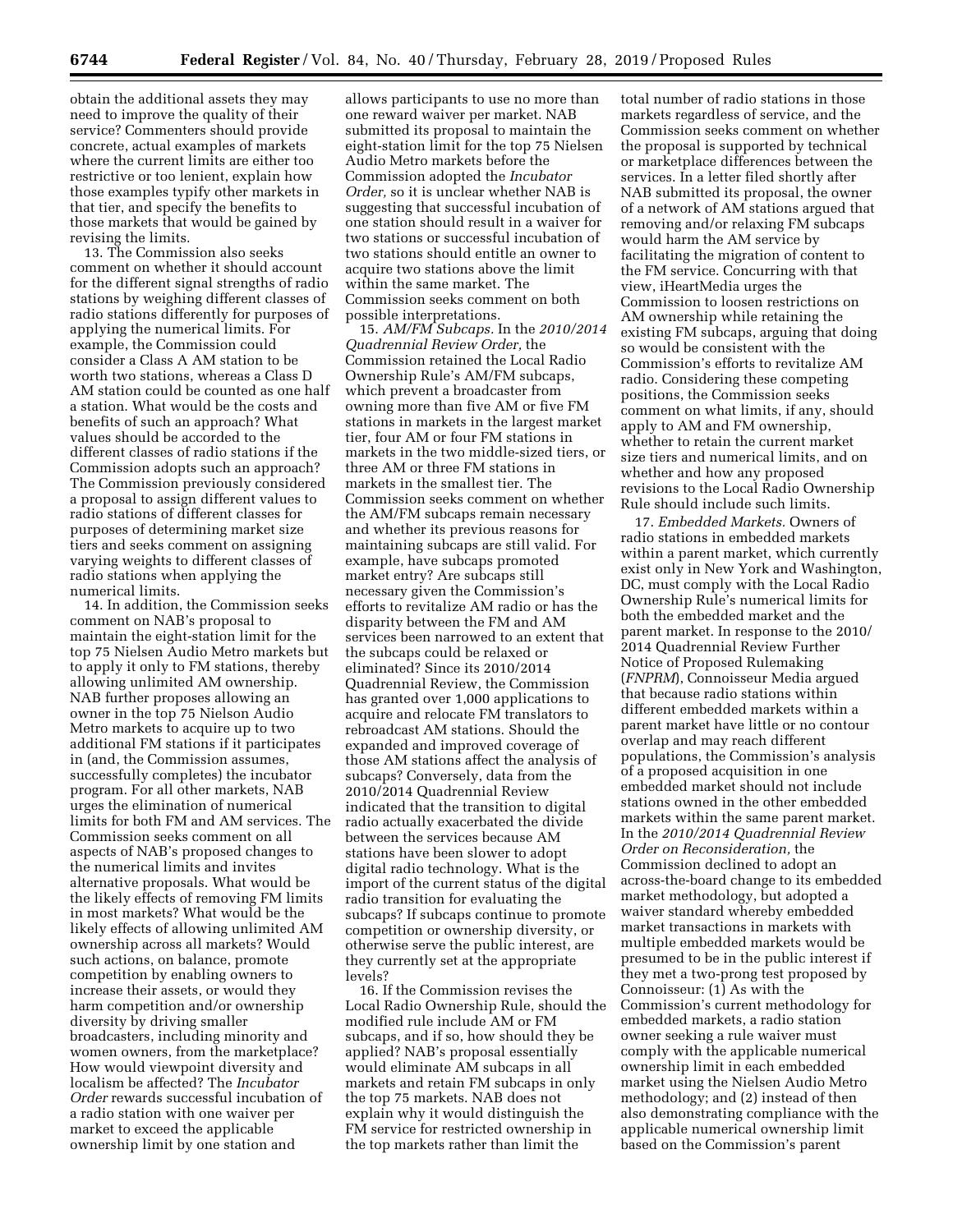market analysis, the applicant must show that it also complies with the ownership limits as determined by the contour-overlap methodology ordinarily applicable in undefined markets. The Commission adopted this presumptive waiver standard on an interim basis pending the outcome of this 2018 Quadrennial Review proceeding.

18. Accordingly, the Commission seeks comment on how to address the issue of embedded market transactions. If the Commission retains a Local Radio Ownership Rule, how should it apply going forward to radios station in markets that contain multiple embedded markets, currently New York and Washington, DC? Should the presumptive waiver standard become permanent? Should it be modified in any way? Should it apply to all current and future markets that contain multiple embedded markets, or should its application be limited to the two existing parent markets with multiple embedded markets? How do competition, diversity, and localism considerations affect the question? Embedded market designations can be updated and modified by Nielsen Audio as market conditions change, and Nielsen Audio's radio station customers can request the designation of a new embedded market. How could the Commission guard against purchasers taking advantage of an anticipated designation of a new embedded market in a manner that would thwart the purpose of the current ownership limits? For example, in the event that Nielsen Audio creates new, additional situations with multiple embedded markets within a larger parent market, should there be a waiting period before applicants can take advantage of that change in circumstance, similar to the waiting period applicable to changes in the stations reported as ''home'' to a Nielsen Audio Metro market? If the Commission adopts any change to its approach to embedded markets, should the change also apply to markets with a single embedded market? Is there a distinction between markets with one embedded market and markets with multiple embedded markets such that the Commission should vary its approach between those situations?

19. In the *2010/2014 Quadrennial Review Order on Reconsideration,* the Commission expressed its intent to consider in this 2018 Quadrennial Review an alternate NAB proposal that stations licensed in embedded markets with signal coverage of less than 50 percent of the parent market's population not be considered part of the parent market for purposes of local ownership limit compliance

calculations. The Commission seeks comment on whether it should adopt such an approach or any other acrossthe-board rule changes regarding embedded markets. Is there a need to implement a rule change that carves out a blanket exception to the current methodology given that there are only two parent markets containing multiple embedded markets? Or is a permanent presumptive waiver standard an adequate solution given how narrow its use is likely to be? The Commission seeks comment on the potential advantages and disadvantages of these various approaches and invites proposals for other ways to address embedded market transactions.

20. *Minority and Female Ownership.*  In the *2010/2014 Quadrennial Review Order,* the Commission found the current Local Radio Ownership Rule to be consistent with its goal of promoting minority and female ownership of broadcast radio stations, observing that the rule, while competition-based, indirectly promotes viewpoint diversity by facilitating ''the presence of independently owned broadcast radio stations in the local market, thereby increasing the likelihood of a variety of viewpoints and preserving ownership opportunities for new entrants.'' It pointed to AM subcaps in particular as elements of the rule that foster new entry. Because available data did not show that stricter limits would increase minority and female radio ownership, however, the Commission chose not to tighten the rule. Similarly, the Commission found no indication of a causal link between Congress' loosening of local radio limits in 1996 and the increase in ownership diversity since then that would justify loosening the rules. The Commission seeks comment on whether any new information has become available that would cause us to reevaluate these conclusions. The Commission also seeks comment on how retaining or modifying the Local Radio Ownership Rule might affect broadcast radio ownership and entry by small business owners, if at all.

21. *Local Television Ownership Rule.*  The Local Television Ownership Rule allows an entity to own up to two television stations in the same Nielsen Designated Market Area (DMA) (a group of counties forming an exclusive geographic area to which the Nielsen Company assigns each broadcast television station) if: (1) The digital noise limited service contours (NLSCs) of the stations (as determined by § 73.622(e) of the Commission's rules) do not overlap; or (2) at the time the application to acquire or construct the station(s) is filed, at least one of the

stations is not ranked among the topfour stations in the DMA, based on the most recent all-day (9 a.m.–midnight) audience share, as measured by Nielsen Media Research or by any comparable professional, accepted audience ratings service. With respect to the latter provision—the Top-Four Prohibition an applicant may request that the Commission examine the facts and circumstances in a market regarding a particular transaction and, based on the showing made by the applicant in a particular case, make a finding that permitting an entity to directly or indirectly own, operate, or control two top-four television stations licensed in the same DMA would serve the public interest, convenience, and necessity. The Commission considers showings that the Top-Four Prohibition should not apply due to specific circumstances in a local market or with respect to a specific transaction on a case-by-case basis.

22. The Commission found in the *2018 Quadrennial Review Order on Reconsideration* that local television ownership limits remained necessary to promote competition among broadcast stations in local television markets, finding that such competition leads stations to invest in better and more locally tailored programming and to compete for advertising revenue and retransmission consent fees. The Commission also determined, however, that the existing rule required modification to ensure that television broadcasters could achieve efficiencies to make such improvements in an evolving video marketplace. The Commission therefore repealed the provision of the previous rule requiring at least eight independently owned television stations to remain in a DMA after any station acquisition in the DMA, finding that this Eight-Voices test was unsupported by the record or reasoned analysis and was no longer necessary in the public interest. The Commission also added flexibility to the application of the Top-Four Prohibition by adopting the case-by-case analysis mentioned above.

23. First, the Commission seeks comment on whether the current version of the Local Television Ownership Rule is necessary in the public interest as a result of competition. In earlier media ownership reviews, broadcasters argued that local television ownership restrictions prevent them from competing effectively, while other commenters supported retention of limits based on the need to prevent excessive consolidation of television stations due to the unique nature of their free, over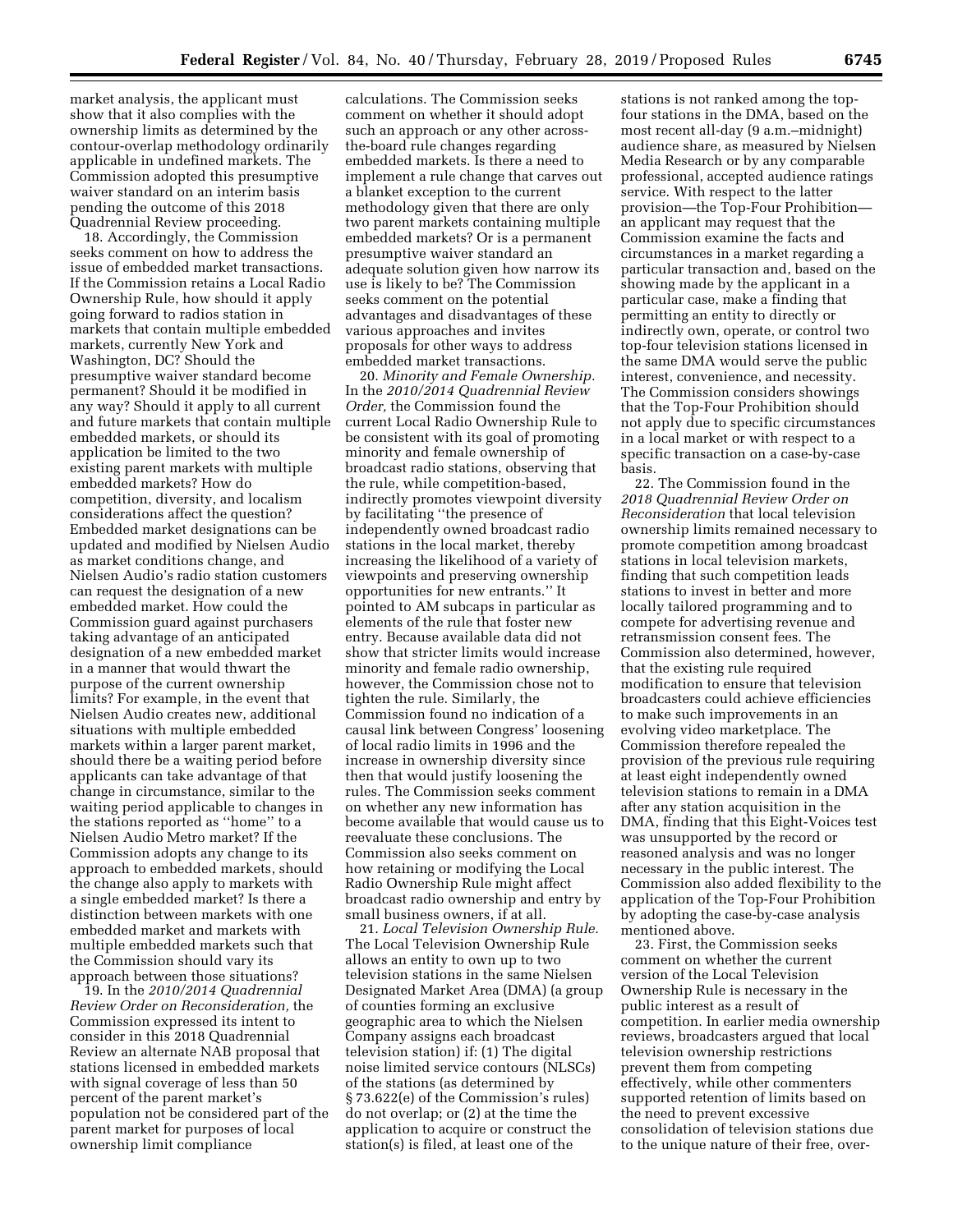the-air programming provided on spectrum licensed for public benefit. The Commission seeks comment on how developments in the video programming industry since the last quadrennial review have affected whether the Local Television Ownership Rule is necessary as a result of competition and to promote localism and viewpoint diversity among local broadcast television stations. The Commission seeks comment on whether promoting competition among television stations in local viewing markets continues to be the proper framework within which to consider the rule, and if so, what forms of competition it should take into account under such a framework. For instance, how, if at all, should the Commission consider competition among television stations for viewers, advertisers, retransmission consent fees, network affiliation, the provision of local news or other programming, the production or acquisition of programming, innovation, or any other form of competition?

24. The Commission also seeks comment on whether the Local Television Ownership Rule is necessary to promote localism or viewpoint diversity. The Commission has previously stated that a competitionbased rule, while not designed specifically to promote localism or viewpoint diversity, may still have such an effect. Has the prior reliance on competition as the primary policy goal of the Local Television Ownership Rule also served as a proxy for preserving a certain level of localism or viewpoint diversity in local television markets that might otherwise be lost were we to find the rule no longer necessary for competition purposes?

25. The Commission seeks comment on whether a competition-based Local Television Ownership Rule promotes the production or provision of local programming. Localism has been a cornerstone of the Commission's broadcast regulation for decades, with the Commission finding that broadcast licensees have an obligation to air programming that is responsive to the needs and interests of their communities of license. Does promoting competition among broadcast stations incentivize stations to produce and improve local programming? Could or does competition from non-broadcast video sources, which have no local programming requirements, create the same incentives to produce and improve local programming?

26. If the Commission decides to retain the Local Television Ownership Rule, it will analyze the relevant parts of the rule to examine whether each

particular provision similarly remains necessary in the public interest as a result of competition or whether it should be modified or eliminated. Thus, the Commission seeks comment on specific aspects of the rule's operation, including the relevant product market, numerical limits, and the Top-Four Prohibition, to assess whether these subparts remain necessary or whether any or all of them should be modified or eliminated. The Commission also asks whether developments in the video programming industry involving multicasting, satellite stations, low power stations, and the next generation transmission standard have any implications on the Local Television Ownership Rule or its subparts.

27. *Market Definition.* In the *2010/ 2014 Quadrennial Review Order on Reconsideration,* the Commission found that a rule to preserve competition among local broadcast television stations was still warranted, but also noted that it was not free to retain the rule without adjustments to account for marketplace changes outside the local broadcast television market. The Commission also found that nonbroadcast video offerings do not serve as meaningful substitutes for local broadcast television, and noted that video programming delivered by multichannel video programming distributors (MVPDs) is generally uniform across all markets, as is programming provided by online video distributors (OVDs). The Commission stated that unlike local broadcast stations, MVPDs and OVDs were not likely to make programming decisions based on conditions or preferences in local markets, but indicated that this conclusion could change in a future proceeding with a different record.

28. The Commission now seeks comment on relevant marketplace changes and whether and how it should take such changes into account. The Commission seeks comment on the appropriate product market for reviewing the Local Television Ownership Rule, including whether to include more than broadcast video programming and what market participants to consider. In light of the evolving video marketplace, the Commission also seeks comment on its prior findings in the *2010/2014 Quadrennial Review Order,* and whether and to what extent non-broadcast sources of video programming should be considered competitors to broadcast television stations. Do consumers consider broadcast television to be interchangeable with other sources of programming? If so, what other sources of video programming should be

included in the analysis of a local product market? What factors should the Commission consider in analyzing non-broadcast sources of video programming? Should the Commission distinguish between linear (scheduled) and non-linear (*i.e.,* video-on-demand) distributors of video? In which product markets, if any, do non-broadcast video programmers compete with broadcast television programmers? Does broadcast television offer any programming for which there is no substitute available from non-broadcast video programmers? Based on Nielsen and NAB data, the Commission noted in the *Eighteenth Video Competition Report* the increasing number of households relying on broadcast rather than MVPD service. To what extent do consumers rely on broadcast television as their primary, or only, source of video programming? The Commission previously noted that broadband penetration is relevant when considering whether on-line platforms are meaningful substitutes for local broadcast. Is the availability of nonbroadcast video comparable to that of broadcast television? Do viewers rely on or consume programming from local broadcast stations in a manner different from other sources of, potentially, nonlocal video programming? In addition, do any non-broadcast video programmers make programming decisions based on local markets or the actions of individual local television stations (*i.e.,* a cable operator deciding to carry local sporting events not covered by the local broadcaster)?

29. The Commission also found in the *2010/2014 Quadrennial Review Order*  that arguments by broadcasters that advertisers no longer distinguish between local broadcast television and non-broadcast video programming when deciding how to spend on local advertising were not supported by the record. Thus, the Commission seeks comment on whether and to what extent non-broadcast sources of video programming should be considered competitors to broadcast television stations. The Commission also asks how advertisers select between local broadcast and non-broadcast sources of programming and seeks studies and data that it can use to assess substitutability in local advertising among all sources of video in a DMA. The Commission seeks comment and new data about whether and how various video programming providers compete for local advertising revenue.

30. Given the Commission's prior findings in the *2010/2014 Biennial Review Order* that competition within local markets can produce better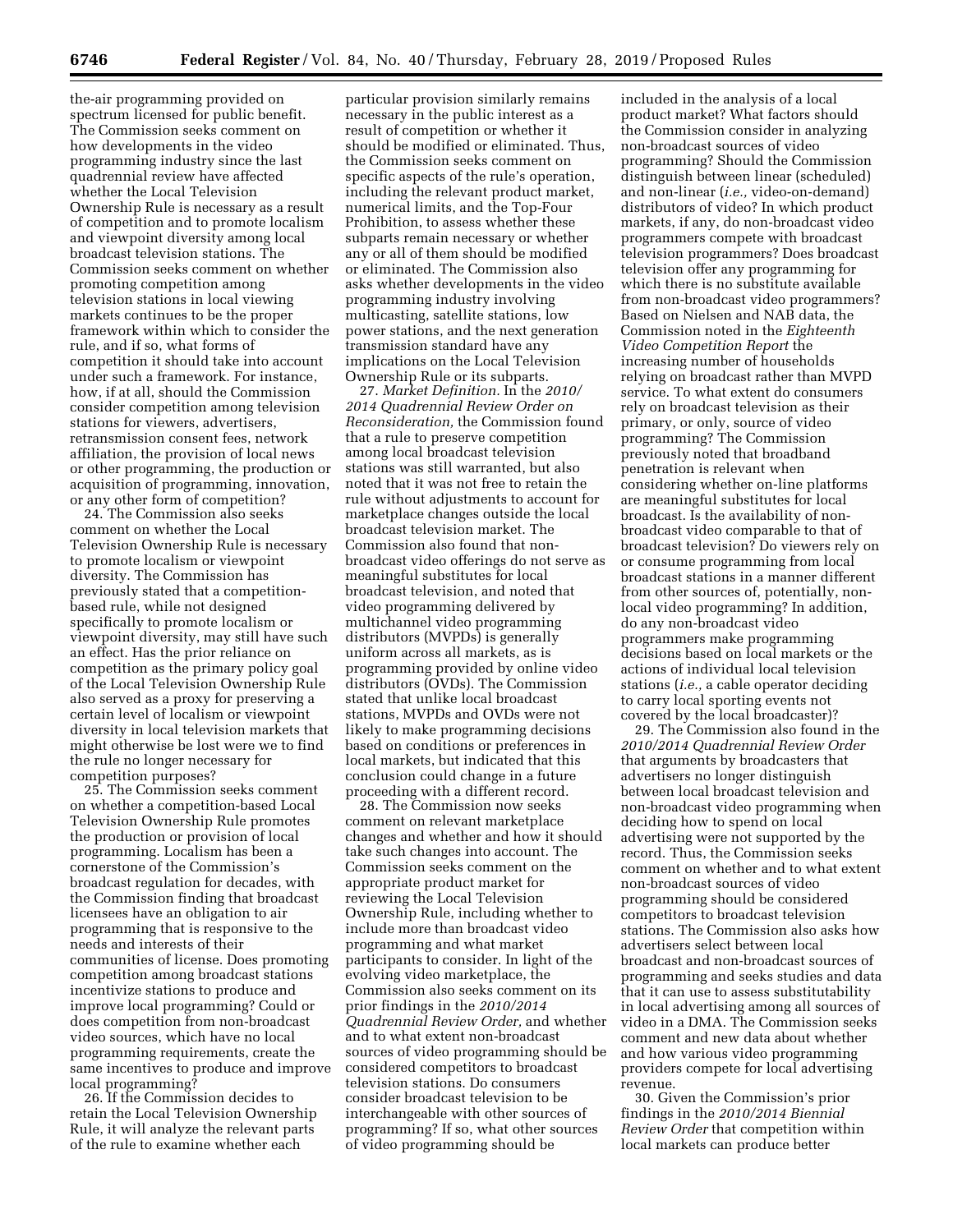programming and programming tailored to local needs and interests from which viewers benefit, the Commission seeks comment on whether, in evaluating the Local Television Ownership Rule, it should consider sources of local news and other local programming as a relevant product market. What are the most prominent sources of local news and local programming beyond broadcast television? Should non-video providers of news and information such as radio, newspapers, internet websites, and social media platforms be examined in the product market analysis? To what extent do potential viewers rely for local news on these alternative sources? Given Knight Foundation reports that online-only local news websites have limited impact, are these sources originators of local programming, or do they simply aggregate or utilize content generated by traditional local news sources? Are nonbroadcast sources of local programming available in all DMAs or are they just in major markets? Is the depth of any coverage of local issues by nonbroadcast platforms consistent across DMAs? The Commission seeks comment on the availability and variety of local video programming in each Nielsen DMA and on how the Commission would, and if it should, evaluate local programming for purposes of any programming-based analysis. The Commission seeks comment on whether defining the local product market for our television ownership rules to include specific types of programming would raise First Amendment concerns.

31. What measures could the Commission use to assess competition among sources of local video programming or other local content? What data sources might the Commission use to determine which sources consumers consider substitutes? Given the lack of a single, accepted, industry-wide standard for measuring online viewership, how should the Commission account for various providers of news, information, and video programming to the extent that some entities, such as OVDs and websites, may lack an industry standard for measuring viewership and engagement?

32. The Commission also seeks comment on the relationship between its local television ownership market definition and any changes thereto, and the market definition and analysis used by DOJ, which examines local television broadcasters competing in the spot advertising market. The Commission stated in the *2010/2014 Quadrennial Review Order* that its market definition when evaluating broadcast television

mergers is like DOJ's in that the scope of the Commission's rule is similarly limited to local television broadcast stations. DOJ's analysis, however, has historically focused on competition for advertising, whereas the Commission's analysis focuses on multiple factors, including audience share. Recently in evaluating the combination of Nexstar and Media General, DOJ also looked at competition for retransmission consent licensing fees in local television markets. The Commission seeks comment on whether and how DOJ's analytical framework should inform its own, and vice versa. Are there ways in which the Commission's current rule is either consistent or inconsistent with antitrust principles? Do other public interest considerations support the rule?

33. *Numerical Limit.* Currently, a broadcast licensee can own up to two television stations (a duopoly) in a DMA, subject to the requirements of the Local Television Ownership Rule. In the *2010/2014 Quadrennial Review Order,*  the Commission concluded that changes in the local television market demonstrated by the record were insufficient to justify either tightening or loosening this numerical limit. The Commission therefore seeks comment on whether subsequent changes in the video programming industry now support changes to the numerical limit. If the Commission finds that retaining a local television rule remains in the public interest, should it change the numerical limit on how many stations may be owned in a DMA?

34. *Top-Four Prohibition.* The Commission found in the *2010/2014 Quadrennial Review Order* that ratings data supported the Local Television Ownership Rule's focus on the top-four rated full power television stations in a market, that there typically remained a significant ''cushion'' of audience share points that separated the top-four stations in a market from the fifthranked station and below, and that the record supported potential harms associated with top-four combinations. The Commission seeks comment on the applicability of these previous conclusions based on new, updated ratings data and/or examples of existing commonly owned top-four station combinations. If the Commission retains a local television ownership rule, should the top four prohibition be retained or modified?

35. In the *2010/2014 Quadrennial Review Order on Reconsideration,* the Commission recognized that rigid application of the Top-Four Prohibition in all DMAs may not be supported by the unique conditions present in certain DMAs or with respect to certain

transactions, and accordingly adopted a hybrid approach to allow applicants to seek a case-by-case examination of a proposed combination that would otherwise be prohibited by the Top-Four Prohibition. The Commission stated that the types of information applicants could provide on competition in the local market in such examinations included: (1) Ratings share data of the stations proposed to be combined compared with other stations in the market; (2) revenue share data of the stations proposed to be combined compared with other stations in the market, including advertising (on-air and digital) and retransmission consent fees; (3) market characteristics, such as population and the number and types of broadcast television stations serving the market (including any strong competitors outside the top-four rated broadcast television stations); (4) the likely effects on programming meeting the needs and interests of the community; and (5) any other circumstances impacting the market, particularly any disparities primarily impacting small and mid-sized markets.

36. The Commission asks whether flexibility in applying the Top-Four prohibition remains necessary and, if so, whether the case-by-case approach is the most effective way to achieve it. If the Commission finds that a case-bycase analysis is the best approach, do the types of information listed in the *2010/2014 Quadrennial Review Order on Reconsideration* serve as reliable factors in determining whether a topfour combination would serve the public interest? If so, should some factors be weighed more heavily than others in the analysis? Are there factors in addition to the examples provided in the *2010/2014 Quadrennial Review Order on Reconsideration* that the Commission should consider? What kinds of data should licensees provide to support their showings? Should the Commission adopt a more rigid set of criteria for its case-by-case determination?

37. Alternatively, should the Commission avoid a case-by-case or hybrid approach and establish a brightline test that would permit common ownership of two top-four stations in all cases, or in particular markets or circumstances? For example, should the Commission permit common ownership of the fourth-ranked station in a market and either the second-ranked station or third-ranked station in that same market? Should the Commission allow combinations between the secondranked station or third-ranked station in the same market? Should such combinations only be permitted in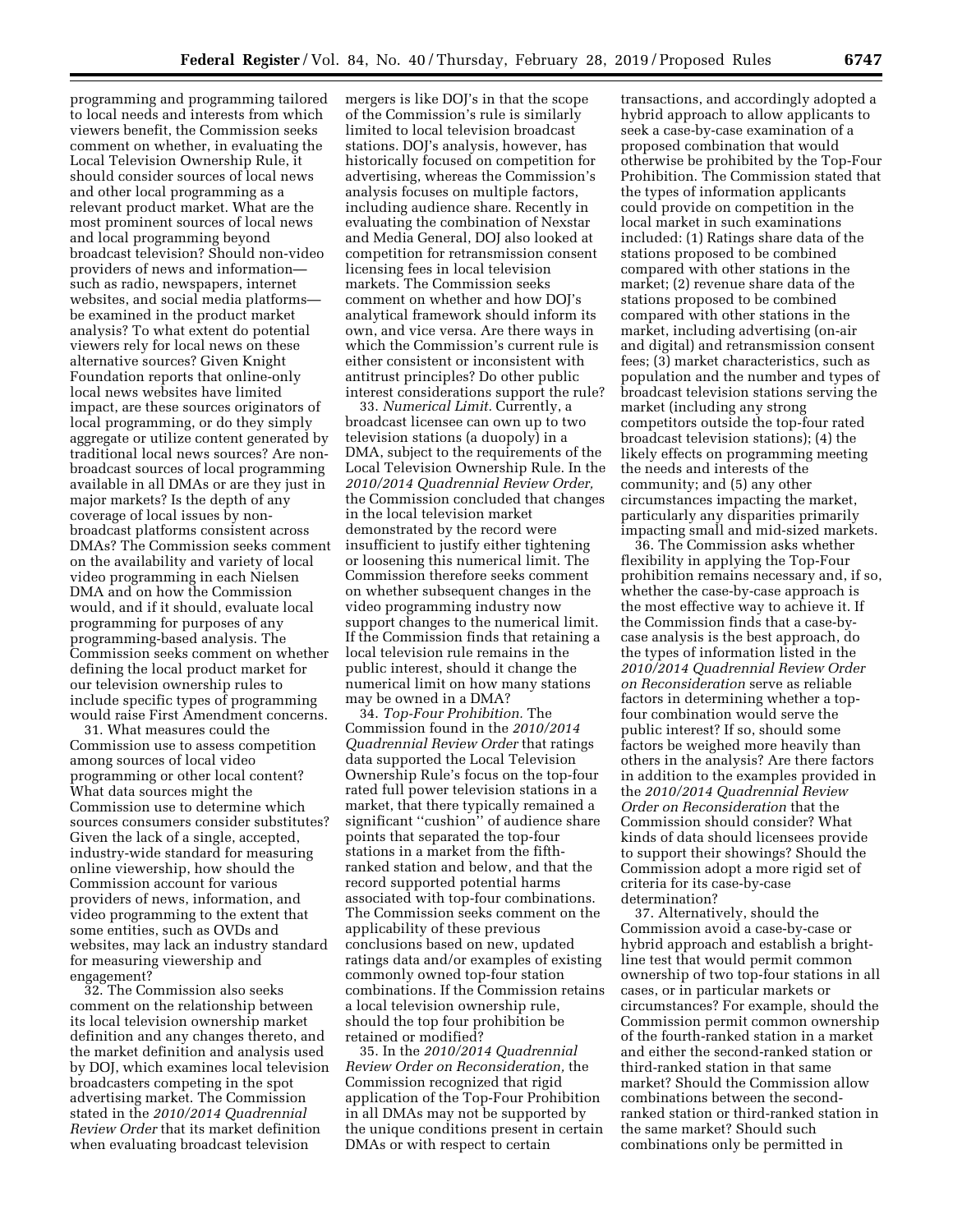smaller markets where there is less advertising revenue available to support programming and station operations? The Commission also seeks comment on whether it should create a presumption for permitting common ownership of two top-four stations if certain conditions are met. What conditions should the Commission consider in determining if a combination would not negatively impact competition? For example, should the Commission presume that a combination is permissible if the combined stations' share of the audience and/or advertising market share does not exceed a certain threshold?

38. If the Commission either retains the case-by-case approach or adopts a bright-line test, it seeks comment on how to analyze competition in local television markets. In considering the effect of top-four combinations on local advertising markets, the Commission seeks studies that estimate the elasticity of demand for local advertising. In the absence of such studies, what data sources or types of data might the Commission use to assess substitutability in local advertising across dayparts, program types, and stations? What measures, in addition to viewership share, could be used to assess competition between stations in local programming? What data sources might we use to determine which programs or stations viewers consider substitutes?

39. A top-four combination may have different effects on competition among broadcast stations for viewers of different types of programming, for instance, local programming, network programming, and syndicated programming. Should the Commission weigh each competitive effect and, if so, how? If the Commission considers specific categories of programming, should it look at the viewership of each type of programming, the amount of revenue generated for the local station by each type of programming, both, or something else? Top-four combinations may also affect the quantity or quality of local programming available in the market. Although intended primarily to promote competition, does the Top-Four Prohibition also preserve, as a byproduct, a sufficient level of localism or viewpoint diversity in local markets? The Commission seeks comment on whether and how it should consider elimination of an independent local news operation or a reduction in local news programming.

40. The Commission also seeks comment on whether and how it should weigh any effect on retransmission consent negotiations in evaluating

competitive effects under the Commission's case-by-case approach to evaluating top-four station combinations. Commenters in proceedings involving potential top-four station combinations consistently have raised the issue of potential retransmission consent fee increases because of reduced competition between stations and undue bargaining leverage for stations if commonly owned top-four stations are able to negotiate such fees jointly as a result of the combination. In its Nexstar-Media General review, DOJ also recognized that common ownership of two major broadcast network affiliates can lead to diminished competition in the negotiation of retransmission agreements with MVPDs in local television markets. The Commission therefore seeks comment on whether and how it should weigh the effect on retransmission consent negotiations in evaluating top-four station combinations under its case-by-case approach. Should the Commission maintain the Top-Four Prohibition for purposes of preventing any potential competitive harms caused by joint negotiation of retransmission consent fees by two commonly owned top-four stations in a DMA, and would such an approach be inconsistent with congressional intent in prohibiting joint negotiation only when conducted by non-commonly owned stations in the STELA Reauthorization Act of 2014?

41. If the Commission keeps the Top-Four Prohibition or a similar rule that relies on the ranking of stations by audience share or viewership, should any specific provisions of the rule be modified? The rule currently determines a station's in-market ranking based on the most recent all-day (9 a.m.– midnight) audience share, as measured by Nielsen Media Research. The Commission seeks comment on whether this data point is still the most useful for accurately determining a station's ranking for purposes of the Top-Four Prohibition. Have there been changes in the industry that necessitate examining different data? The Commission also seeks comment on whether and how it should account for instances where a station makes use of multicast streams, satellite stations, or translators. Should the ratings of these stations or streams be combined with the ratings of the primary station or stream to determine the station's ratings in the DMA? Why or why not? Lastly, based on Commission staff review of Nielsen data, there are instances where noncommercial television stations have audience shares comparable to those of commercial stations. Should the

Commission distinguish between commercial and noncommercial stations for purposes of the Top-Four Prohibition? Why or why not?

42. The Commission seeks comment on whether to provide clarification of the phrase ''at the time the application to acquire or construct the station(s) is filed.'' Should entities filing an application submit as support audience share data for the most recent month, week, or sweeps period in relation to the date when the application was submitted to the Commission? Should the time frame for the submitted data be required to show a longer period? For example, should the Commission require applicants to submit ratings data over a three-year period to demonstrate that a station truly is or is not ranked among the top-four stations in the DMA ''at the time the application to acquire or construct the station(s) is filed'' as suggested in the *2010/2014 Quadrennial Review Order on Reconsideration*? If not, should the Commission take another approach to prevent circumvention of the Top-Four Prohibition's requirements based on anomalous data? Should it rely on the most recent period solely as a presumption, which might be rebutted by interested parties?

43. Given the longstanding nature of the Top-Four Prohibition, much of the discussion in this section focuses on the continued applicability of that rule and ways that it might be adjusted or clarified to apply in the current video marketplace. The Commission also seeks comment on alternatives to the Top-Four Prohibition. Should common ownership of two stations in a market be permitted when at least one of the stations is not ranked among the topthree stations in the market, or among the top-two? What economic data support establishing such a top-three approach, considering the significant differences in national audience share between the top-four national networks and others? Should the Commission distinguish between stations located in larger Nielsen DMAs and those in midto small-sized DMAs by adopting a tiered approach to application of any ranking-based prohibition? Should common ownership be permitted when there is a certain number of nonbroadcast local video programing sources in a DMA? The Commission seeks comment on how these and any other proposals supported by the record would promote and protect competition in local television markets.

44. *Multicasting.* As a result of the digital television transition, all fullpower television stations have the ability to use their available spectrum to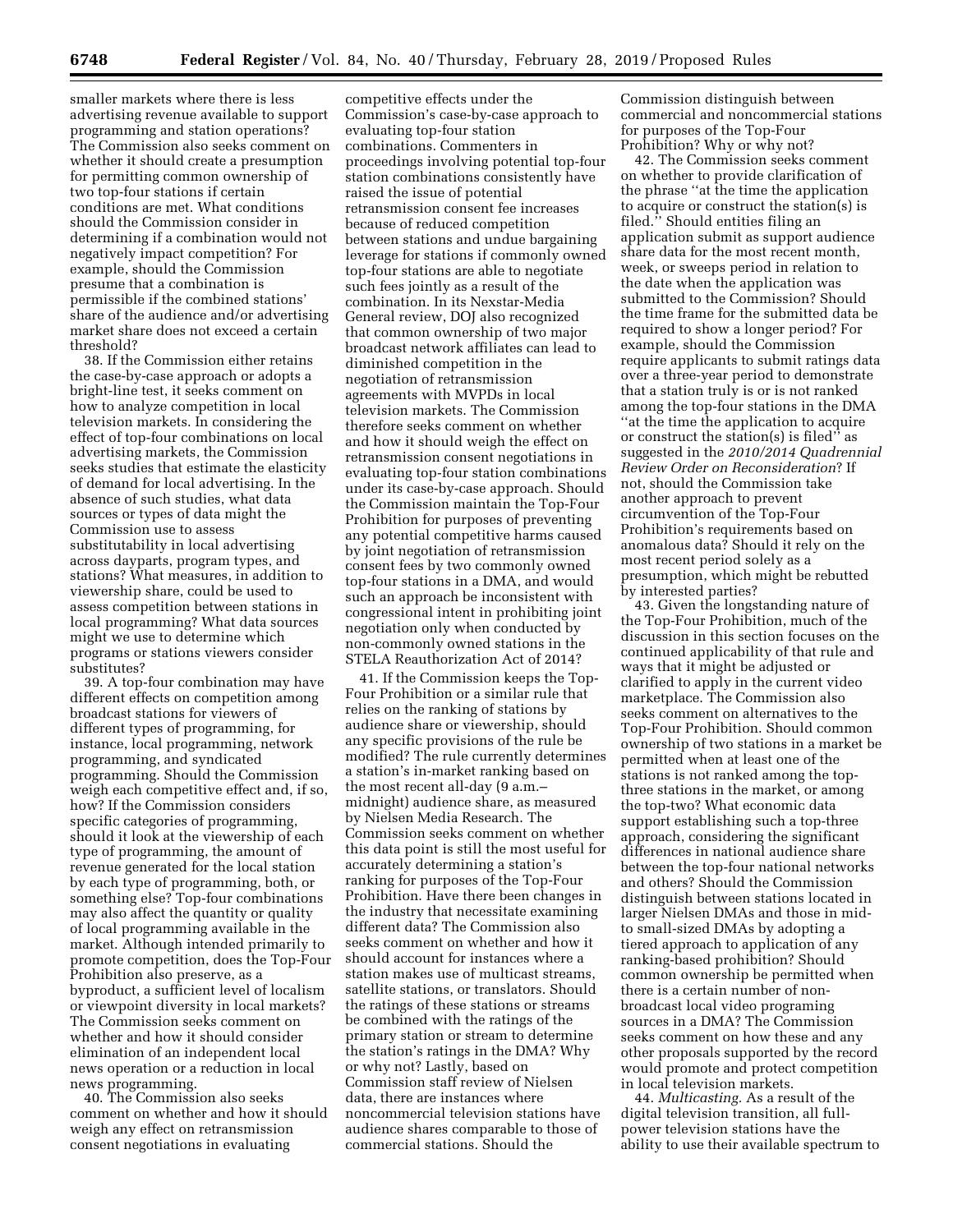broadcast not only their main program stream but also, if they choose, additional program streams—an activity commonly referred to as multicasting. In the *2010/2014 Quadrennial Review Order* the Commission distinguished between the ability to multicast and ownership of a separate broadcast station and declined to impose restrictions on local television station ownership based on the ability to multicast. Because the record indicated that dual affiliations involving two Big Four networks (ABC, CBS, Fox, and NBC) via multicasting were generally limited to smaller markets where there was an insufficient number of fullpower commercial television stations to accommodate each Big Four network or where other unique marketplace factors led to creating the dual affiliation, the Commission declined to regulate dual affiliations through multicasting, even in instances where a licensee is affiliated with more than one of the Big Four networks. The Commission stated, however, that it would continue to monitor this issue and act in the future, if appropriate.

45. The Commission now seeks comment on how technical and other developments in the broadcast industry have affected multicasting. Are some multicast streams functioning as the equivalent of separate broadcast stations? Multicasting has enabled broadcasters to bring more programming to consumers, particularly in smaller, rural markets, by expanding the availability of the four major networks and newer networks. Based on Commission staff review of Nielsen data, there are at least several dozen DMAs where a single entity holds affiliations with two Big Four networks by using a multicast stream to carry the second signal. Thus, the Commission seeks comment on the characteristics of DMAs where major network affiliations are carried on multicast streams. Are there certain markets where this practice is more commonplace? Do dual affiliations with major networks remains limited to smaller markets or has the practice become more widespread? The Commission asks whether and how it should evaluate multicast streams for purposes of the Local Television Ownership Rule.

46. *Satellite Stations.* Television satellite stations are full-power broadcast stations authorized under Part 73 of the Commission's rules that generally retransmit some or all of the programming of another television station, known as the parent station, which typically is commonly owned or operated with the satellite station. Satellite stations are exempt from the

Local Television Ownership Rule, and the Commission seeks comment on their use to carry two Big Four networks in a market. For instance, how should the Commission treat a situation in which a licensee utilizes multicasting to air two Big Four networks on a parent station (*e.g.,* one on the primary stream and one on a multicast stream), and airs the same two Big Four networks on a satellite station? How prevalent is this practice, and is it consistent with the purposes behind allowing satellite stations in the first place, which are generally intended to bring over-the-air television service to unserved areas? Are there benefits to allowing this practice that outweigh any potential harms? The Commission seeks comment on whether this issue should be addressed through modification of the satellite exemption to the Local Television Ownership Rule or, alternatively, in the context of the satellite authorization process.

47. *Low Power Television Stations.*  Changes in industry practice and technological advances may have extended the reach and enhanced the capabilities of low power and translator television broadcast stations that are currently exempt from local television ownership limits. Based on a review of Nielsen data by Commission staff, there are a significant number of low power stations affiliated with a Big Four network. Because of this affiliation, MVPDs are likely willing to carry the low power stations, which qualify for must-carry on cable systems under very limited circumstances, despite their status. If low power stations can in this way become the functional equivalent of full power stations in certain instances, should the Commission account for the number of low power television stations as part of its Local Television Ownership Rule in some way, and if so, how? For instance, should a low power station that is ranked among the top four stations in audience share in a DMA be counted as a top-four station for purposes of the Top-Four Prohibition?

48. *Next Generation Broadcast Television Transmission Standard.*  Currently, the broadcast television industry is developing a new transmission standard called Advanced Television Systems Committee (ATSC) 3.0 with the intent of merging the capabilities of over-the-air broadcasting with the broadband viewing and information delivery methods of the internet, using the same 6 MHz channels presently allocated for DTV service. According to ATSC 3.0 advocates, the new standard has the potential to improve broadcast signal reception greatly, particularly on mobile devices and television receivers without

outdoor antennas. ATSC 3.0 will enable broadcasters to offer enhanced and innovative new features to consumers, including Ultra High Definition (UHD) picture and immersive audio, more localized programming content, an advanced emergency alert system (EAS) capable of waking up sleeping devices to warn consumers of imminent emergencies, better accessibility options, and interactive services.

49. The Commission seeks comment on the implications, if any, of the new broadcast television transmission standard on the Local Television Ownership Rule. The Commission also seeks comment on whether any provisions of the Local Television Ownership Rule potentially could affect adoption and deployment of the new transmission standard. How, if at all, should the Commission in the context of local television ownership consider the decisions of television broadcasters to adopt voluntarily the ATSC 3.0 transmission standard?

50. *Broadcast Spectrum Auction.* In the *2010/2014 Quadrennial Review Order,* the Commission stated that it could not yet determine how the incentive auction would affect the Local Television Ownership Rule. On April 13, 2017, the Commission released a public notice announcing the results of the reverse and forward auctions and the repacking of the broadcast television spectrum. Pursuant to the statute authorizing the incentive auction, that public notice marked the auction's completion and the start of the 39 month post-auction transition period. Given completion of the auction and the subsequent surrender of spectrum and/ or initiation of channel-sharing agreements, the Commission seeks comment on whether the auction's effects on local television ownership have any implication on retention or modification of the Local Television Ownership Rule.

51. *Shared Service Agreements.* In the *2010/2014 Quadrennial Review Order,*  the Commission adopted a definition of shared service agreements (SSAs) and, despite opposition from broadcasters, a requirement that commercial television stations disclose SSAs by placing them in their online public inspection files. The Commission also found it lacked knowledge about the content, scope, and prevalence of SSAs that kept it from evaluating the impact of these agreements, if any, on its policy goals with respect to broadcast ownership. The *2010/2014 Quadrennial Review Order on Reconsideration* upheld the disclosure requirement, which took effect on March 23, 2018. The Commission now seeks comment on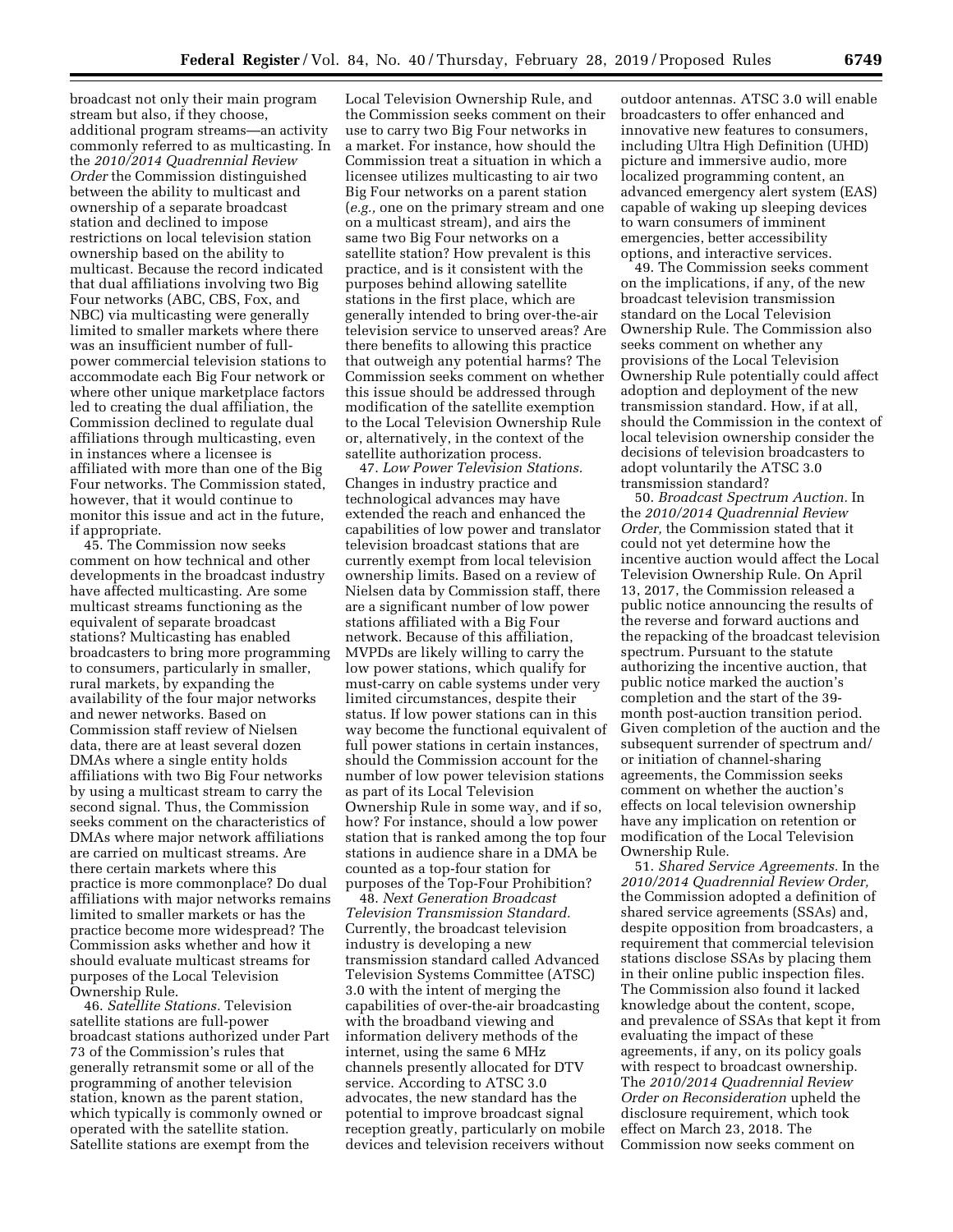what action, if any, it should take on SSAs in the context of this 2018 review of the Local Television Ownership Rule. Should the Commission retain or eliminate the SSA filing requirement? What, if anything, have commenters learned from filing the agreements so far?

52. *Minority and Female Ownership.*  The Commission stated in the *2010/ 2014 Quadrennial Order* that, while the Local Television Ownership Rule promotes competition among broadcast television stations in local markets and is not meant to preserve or create specific amounts of minority and female ownership, the rule nevertheless promotes opportunities for diversity in local television ownership. The Commission concluded that the competition-based rule helps to ensure the presence of independently owned broadcast television stations in the local market, thereby indirectly increasing the likelihood of a variety of viewpoints and preserving ownership opportunities for new entrants. The record held no data indicating that the duopoly rule has reduced minority ownership or suggested that a return to the single station per licensee rule would increase ownership opportunities for minorities and women. While the data did indicate an increase in minority ownership following relaxation of the Local Television Ownership Rule, there was no evidence in the record that established a causal connection. The Commission now asks how retaining, modifying, or eliminating the local television rule would affect broadcast television ownership and entry by minority and female owners, if at all. The Commission seeks data and an updated record on the effects of the Local Television Ownership Rule on minority and female broadcast ownership and entry. Finally, the Commission seeks comment on how retaining or modifying the rule might affect broadcast television ownership and entry by small business owners, if at all.

53. *Dual Network Rule.* The Dual Network Rule permits common ownership of multiple broadcast networks, but effectively prohibits a merger between or among the Big Four networks. In the *2010/2014 Quadrennial Review Order,* the Commission concluded that the Dual Network Rule continues to be necessary in the public interest to promote competition and localism. With respect to competition, the Commission found the rule necessary to promote both competition in the provision of primetime entertainment programming and the sale of national advertising. With respect to

localism, the Commission found that the rule was necessary to preserve the balance of power between the Big Four networks and their local affiliates.

54. In conducting its analysis of whether the Dual Network Rule remains necessary, the Commission traditionally has considered broadcast networks as participating in the video marketplace in two ways: (1) Assembling and distributing a collection of programming suitable for large, national audiences, and (2) selling advertising based on this programming to large, national advertisers. Does the Dual Network Rule continue to be relevant to competition or network behavior in either or both of these segments? The Commission concluded in the *2010/2014 Quadrennial Review Order* that ''the primetime entertainment programming provided by the Big Four broadcast networks and national television advertising time are each a distinct product—the availability, price, and quality of which could be restricted, to the detriment of consumers, if two [Big Four broadcast networks] were permitted to merge.'' Does this conclusion remain valid? The Commission also generally seeks comment on whether the Dual Network Rule remains necessary to promote its goals of competition, viewpoint diversity and localism, and on whether the benefits of the rule outweigh any costs.

55. Regarding viewership, in the *2010/2014 Quadrennial Review Order*  the Commission found, based on Nielsen data, that no cable programming could deliver primetime audiences on par with, let alone greater than, the primetime audiences delivered by the Big Four networks. The Commission's *Eighteenth Video Competition Report,*  based on 2015 data, showed that broadcast affiliates still draw the largest share of total day and prime time viewing audiences in relation to independent stations and noncommercial and cable networks. The *2010/2014 Quadrennial Review Order*  also found a continued wide disparity in the advertising rates and revenue earned by the Big Four networks and other broadcast and cable networks. The Commission seeks more current data on these topics. Do these or other recent developments have any implications for the Commission's competition rationale underlying the Dual Network Rule?

56. The Commission also found in the *2010/2014 Quadrennial Review Order*  and in previous reviews of the Dual Network Rule that the Big Four networks operate as a ''strategic group'' in the national advertising market and that they largely compete among

themselves for the most significant portion of the national advertising market, namely advertisers that seek to reach national mass audiences. The Commission further found that the programming provided by the Big Four networks was a distinct product that, when compared to other broadcast and cable programming, had a unique ability to regularly attract large prime-time audiences and thus command higher advertising rates. Does the Commission's ''strategic group'' finding still hold true? Given the increasing number of video programmers in today's market, as well as the increasing popularity of their programming, is network broadcast programming still a distinct product? Does nightly network news programming, or any other programming, distinguish the broadcast networks, or are consumers now turning to other news or programming sources that remove this distinction? Are there other producers of mass audience programming such that a merger between two of the Big Four networks would no longer harm competition for national advertising? In the past, the Commission reviewed programming audience shares and the advertising rates and revenues of various programmers in making this determination. Should the Commission continue to rely on these data, or are there other data or metrics it should consider? Are there better sources of relevant data than the Commission has considered in the past?

57. One of the biggest changes in the video programming market has been online distribution of programming from a variety of sources. Today, OVDs—including linear multichannel streaming services, both those from social media companies and other online platforms, and direct-toconsumer offerings by broadcast networks themselves—reach millions of consumers. Digital advertising on these or other online platforms is steadily increasing in market and revenue share. How, if at all, have these changes affected competition for national broadcast television advertising? The Commission seeks comment on whether and how any such changes should affect our Dual Network Rule.

58. The Commission also seeks comment on whether recent developments in the video programming and national advertising markets suggest that the Dual Network Rule should be modified to promote competition or eliminated. If the rule is modified, what changes should we make? Should networks be removed from or added to the rule? If so, which networks? What would be the basis for eliminating the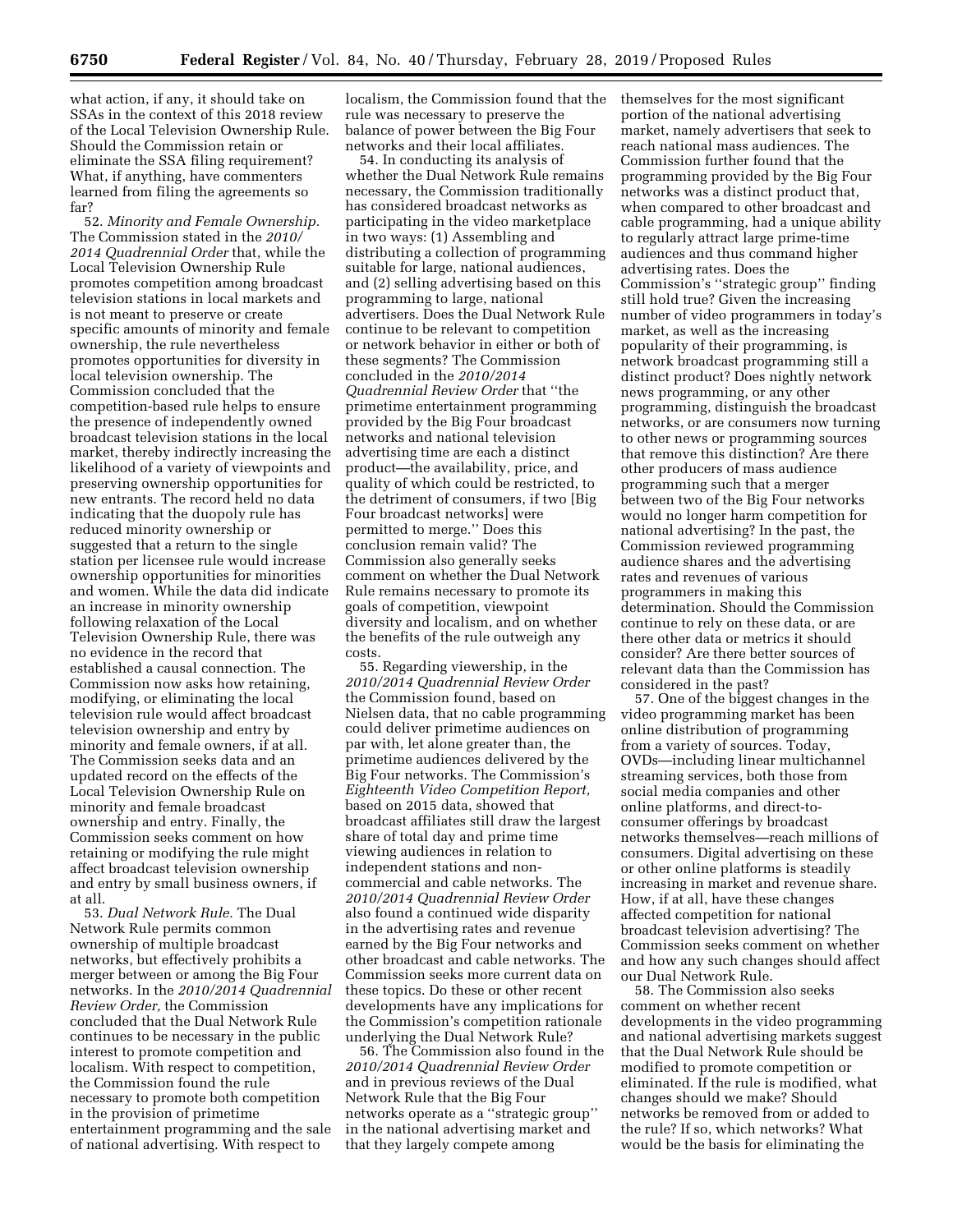rule? If the rule were eliminated, would antitrust statutes or any other statutes, rules, or policies serve as a sufficient backstop to prevent undue consolidation between or among the Big Four networks? Why or why not?

59. The Commission also seeks comment on whether The Dual Network Rule remains necessary to promote localism, in particular by maintaining a balance of power between the Big Four networks and their local affiliates. To reach the largest possible national audience, the Big Four networks acquire their own broadcast stations, usually in the largest television markets, and enter into affiliation agreements with station owners throughout the rest of the country. Through affiliation, a model which has existed for more than fifty years, networks benefit through wide delivery of their programming, and network affiliates benefit by gaining access to high-quality programming. The Commission has found in previous media ownership rule reviews that the network-affiliate model balances competing interests: Networks have an economic incentive to ensure that programming appeals to a mass, nationwide audience while affiliates have an economic incentive to tailor programming to their local audiences and influence network programming choices to ensure that the programming serves local needs and interests. Affiliates also may decide individually to preempt network programming for other programming better serving the local audience. The Commission now seeks comment on whether these specific conclusions, and the Commission's general conclusion that the Dual Network Rule is needed to keep the balance of bargaining power between the Big Four networks and their affiliates, remain true in today's video marketplace.

60. Evidence submitted in the Commission's review of the Comcast-NBCU merger suggested that broadcast network affiliation remains sought after and critical to many local stations' success. Also, while advertising revenue remains essential to broadcast stations, the *Eighteenth Video Competition Report* showed that retransmission consent revenues now represent a much greater proportion of total revenue for many broadcast stations than previously, and stations with Big Four network affiliations often receive the lion's share of retransmission consent dollars from MVPDs in a local market. The *Eighteenth Video Competition Report* also showed that, whereas local affiliates were once paid by networks to distribute network programming, today networks seek and receive

compensation from their affiliates in the form of reverse compensation payments. According to one estimate by SNL Kagan, total industrywide reverse compensation payments paid by affiliates to broadcast networks have increased from roughly \$300 million in 2010 to \$2.9 billion in 2017. There is some evidence too that networks now exert leverage through oversight or approval of affiliate retransmission consent negotiations, and although not common, in some instances in recent years a network dropped or threatened to drop a local affiliate to launch a network O&O station in the same market. To what extent do networks extract a share of retransmission consent payments received by their affiliates? How, if at all, should the Dual Network Rule account for these or other recent changes to the network/affiliate relationship?

61. In addition, the rise of online video options in recent years also may have altered the network-affiliate dynamic. As stated above, OVDs now reach millions of consumers, creating new opportunities for networks to achieve widespread distribution without the direct involvement of network affiliates. In the broadcast-MVPD world of retransmission consent, local affiliates may have some recourse against broadcast networks bypassing their affiliates in this manner by negotiating for, and if necessary enforcing via Commission rules, contractual network non-duplication rights, which protect a broadcast station's right to be the exclusive distributor of network programming within a specified geographic zone. By contrast, in the world of online video distribution, local affiliates lack a comparable regulatory backstop. The ability of networks to achieve online distribution of network programming in a local market, without the need for local affiliates to consent, may give networks some additional leverage in the network-affiliate relationship that did not exist in the pre-online video world. What implications, if any, do developments related to the growth of online video distribution have for the Dual Network Rule and its underlying localism rationale?

62. As the Commission has previously noted, the Dual Network Rule is intended to preserve the ability of local affiliates to advocate for local interests in programming decisions. Would a Big Four network merger reduce the ability of a network affiliate to use the availability of other top, independentlyowned networks as a bargaining tool to influence programming decisions of its network, including the affiliate's ability

to engage in a dialogue with its network over the suitability for local audiences of either the content or scheduling of network programming? Have changes discussed above, including the growth of online video or increased reverse compensation and retransmission consent fees, affected bargaining between networks and affiliates on programming and scheduling?

63. Considering the longstanding existence of the Dual Network Rule, has localism increased, decreased, or remained roughly the same over time? Are there recent examples where local affiliates have influenced network programming to better serve local needs? Are there other metrics by which we can assess the effect of the Dual Network Rule on localism? Have other changes affected the network/affiliate relationship, such that the Commission would need to adjust assumptions made in previous reviews of the Dual Network Rule? For instance, has the growth over the last two decades of station groups not owned and operated by networks changed the dynamic between networks and their affiliates? Do recent changes affecting the network-affiliate relationship suggest that the Dual Network Rule should be modified, rather than being retained or eliminated, to promote localism? If so, what modifications should we make that would better promote localism?

64. *Minority and Female Ownership.*  The Commission concluded in the *2010/2014 Quadrennial Review Order*  that, given the Dual Network Rule's unique focus on mergers involving the Big Four networks rather than ownership limits in local markets, the rule would not be expected to have any meaningful impact on minority and female ownership levels. The Commission seeks comment on whether and how market or other changes since its last media ownership review may have affected this conclusion. The Commission also seeks comment on how retaining, modifying or eliminating the Dual Network Rule would affect broadcast television ownership and entry by minority and female owners, if at all. Finally, the Commission seeks comment on how retaining or modifying the Dual Network Rule might affect broadcast television ownership and entry by small business owners, if at all.

65. *Diversity Related Proposals.* The *NPRM* also seeks comment on three proposals for increasing media diversity advanced by MMTC in prior proceedings. These three proposals were distilled from a larger list based on guidance from the Third Circuit in its decisions and Commission staff, and the Commission already has adopted two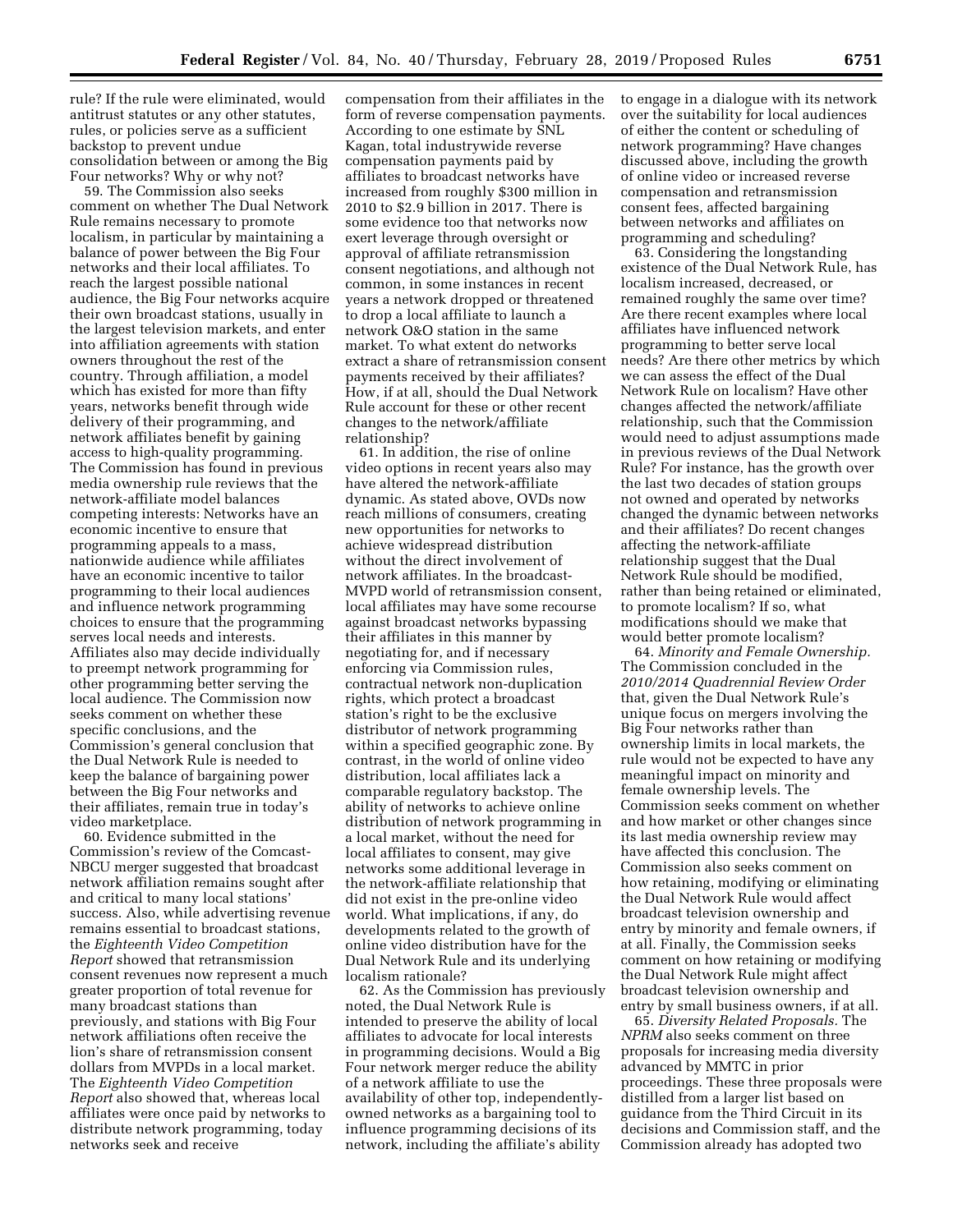additional proposals from this list. The three proposals the Commission now considers are: (1) Extending cable procurement requirements to broadcasters; (2) developing a model for market based tradable ''diversity credits'' to serve as an alternative method for adopting ownership limits; and (3) adopting formulas aimed at creating media ownership limits that promote diversity.

66. *Extending Cable Procurement Regulation.* The 1992 Cable Act states that a cable system must: ''[e]ncourage minority and female entrepreneurs to conduct business with all parts of its operation.'' § 76.75(e) of the Commission's rules explains that this requirement may be met by, for example, recruiting as wide as possible a pool of qualified entrepreneurs from sources such as employee referrals, community groups, contractors, associations, and other sources likely to be representative of minority and female interests. To help determine whether this requirement can be applied to broadcasters, the Commission seeks comment on the threshold issue of whether, because Commission cable procurement authority flows directly from the 1992 Cable Act, it has authority to adopt a procurement requirement for broadcasters. The Communications Act imposes equal employment opportunity obligations on broadcasters, but no procurement requirements. Does this difference between the two statutes reflect any limitation on the Commission's otherwise extensive Communications Act Title III authority over broadcasters? The Commission seeks comment on potential sources of Commission authority, including any ancillary authority, to extend procurement regulations to the broadcast industry. The Commission also seeks comment on whether, by specifically identifying minority/female entrepreneurs, the proposal would classify these entrepreneurs differently from others such as to trigger heightened judicial scrutiny. If heightened scrutiny is triggered, how would such a rule comport with the Commission's previous finding in the *2010/2014 Quadrennial Review Order*  that it lacked the evidence to satisfy the heightened scrutiny needed to justify race- or gender-based broadcast regulation? Would inclusion of any type of audit, review, or enforcement mechanism pursuant to which the Commission considered broadcasters' compliance with the requirement be problematic or interpreted as tacitly encouraging broadcasters to favor certain entrepreneurs to the detriment of others in a way that would trigger heightened scrutiny?

*67.* If a broadcast procurement rule as proposed by MMTC would trigger heightened judicial scrutiny, can any proposed rule be modified to be raceand gender-neutral to avoid the potential legal impediments raised by a race- and gender-conscious broadcast procurement rule? In such a case, how would the requirement be stated? Would a race- and gender-neutral broadcast procurement rule be as effective as a race- and gender-conscious broadcast procurement rule?

68. The Commission also seeks comment on MMTC's assertion in the *2010/2014 Quadrennial Review* that § 76.75(e) ''has been a springboard for the migration of minority and women entrepreneurs into operating and ownership positions in the cable and satellite industries[,]'' and has ''contributed mightily to the economic success of scores of minority and women owned businesses engaged in banking, broker/dealer services, construction, fiber and satellite dish installation, programming, legal services, accounting, and much more.'' In deciding whether to adopt additional regulations or extend a regulation to additional industries, it is important to assess the likelihood that the regulation would have the desired effect of increasing minority and female participation in the broadcast industry. Consequently, the Commission seeks data on the degree to which § 76.75(e) has promoted minority and women businesses and whether any broader trends in the intervening two decades since enactment of the cable procurement requirement have played a role in fostering greater minority and female participation in the cable industry. In this regard, we also seek comment on the relative benefits and costs of extending § 76.75(e) to the broadcast industry. How can the value of these benefits and costs be measured?

69. The Commission also notes the significant differences between the cable and broadcast industries and seeks comment on the feasibility—and utility—of imposing a § 76.75(e)-type requirement on the broadcast industry. For example, unlike broadcasters, cable providers must construct and continuously maintain and upgrade a significant physical plant and therefore purchase goods and services on a much larger scale than broadcasters. Over-theair delivery of broadcast radio and television does not require laying fiber or coaxial cable to every home and, in most instances, deploying customer premise equipment, necessitating regular purchase of equipment and

material at significant volume. Constructing and maintaining extensive cable networks also requires employing and contracting for far more labor than is required in the broadcast sector. Unlike broadcasters, cable operators maintain a direct billing relationship with their customers, offering more contracting opportunities—in the form of outsourced billing or customer service functions—than the broadcast industry. Accordingly, the Commission seeks input on the feasibility and utility of imposing a cable procurement regulation on broadcasters.

70. *Develop a Model for Market-Based Tradeable Diversity Credits.* In reply comments submitted in the 2002 Biennial Review, a group called the Diversity and Competition Supporters (DCS) advanced several initiatives that it asserted would foster diversity, including tradeable ''diversity credits'' for the broadcast industry. While diversity credits weren't well defined, the idea appears to involve creating a system of credits tradable in a marketbased system and redeemable by a broadcaster buying additional stations to offset any increased concentration resulting from a proposed transaction. DCS offered diversity credits as a potential alternative to the test then in use by the Commission requiring that, for a broadcaster to own two stations in a market, eight independent voices must have remained in the market posttransaction. DCS suggested that economists (presumably both at the Commission and beyond) could explore the concept and stated its hope ''that other parties will attempt to design a market-based Diversity Credit program.'' In 2004, a member of the Transactional Transparency Subcommittee of the FCC Advisory Committee on Diversity in the Digital Age further developed the diversity credits concept, suggesting credits linked to each broadcast license based on the extent to which the licensee was ''socially and economically disadvantaged'' and that, if a transaction promoted diversity (*e.g.,* the breakup of a local ownership cluster or the sale of a station to a socially and economically disadvantaged business), the Commission would award the seller additional diversity credits ''commensurate with the extent to which the transaction promotes diversity.'' Similarly, according to this 2004 proposal, if a transaction reduced diversity (*e.g.,* by creating an ownership combination or growing an ownership cluster), the Commission would require diversity credits from the buyer, commensurate with the extent to the which the transaction reduced diversity.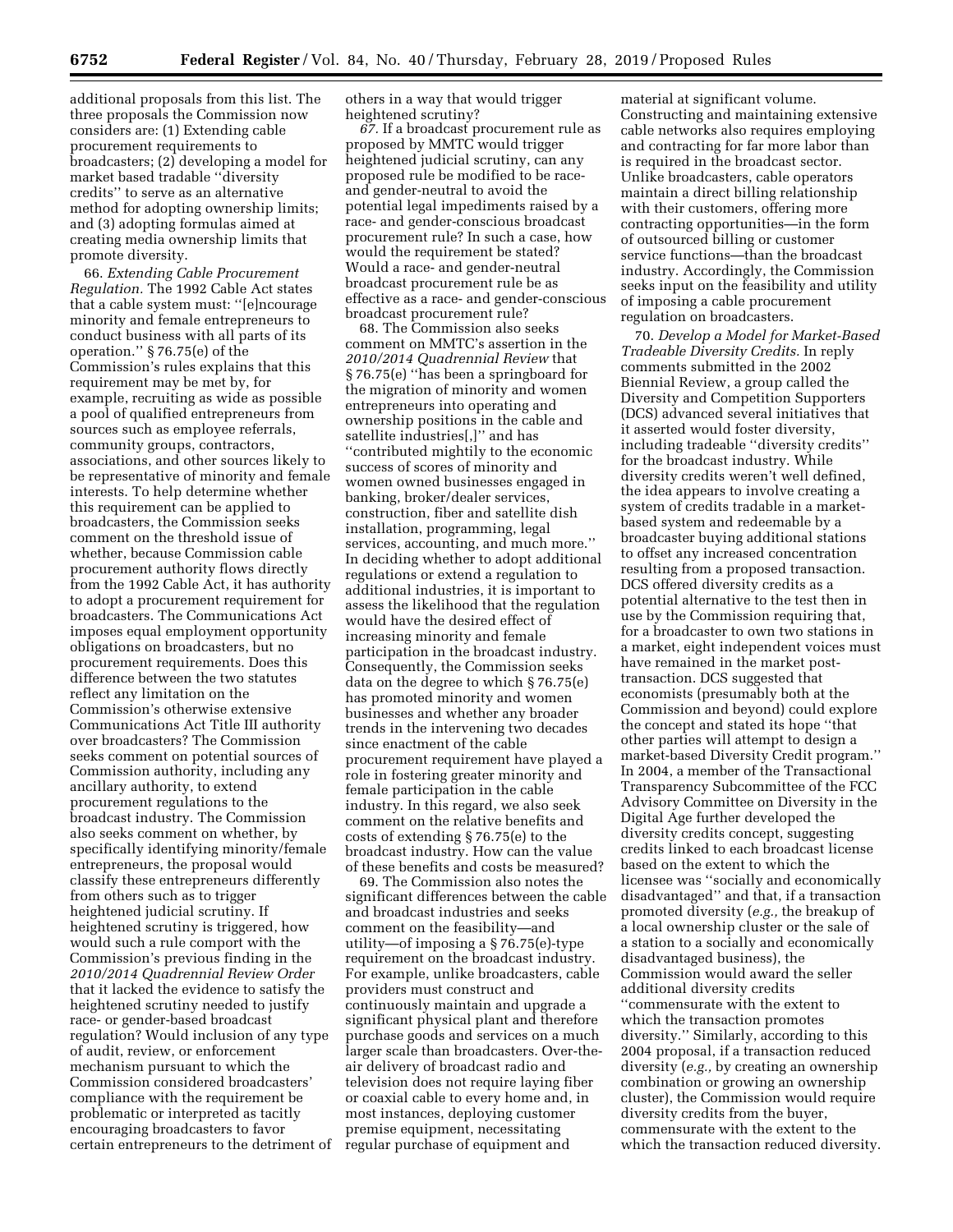Finally, according to the 2004 proposal, if a company seeking approval of a transaction held insufficient diversity credits to gain approval, the company would need to purchase diversity credits on a secondary market from third-party companies. The proposal did not define either ''promoting'' or ''reducing'' diversity, or how the impact of a transaction would be measured or quantified. MMTC continued to advocate for tradable diversity credits in the *2010/2014 Quadrennial Review,*  asking the Commission to explore their feasibility by issuing a Notice of Inquiry. Therefore, the Commission now seeks comment on whether and how it should create a system of tradable diversity credits that would foster ownership diversity in broadcasting.

71. The Commission first seeks comment on its authority to adopt a tradeable diversity credit system within its structural broadcast ownership rules or otherwise. While the Communications Act contains no explicit authority to create or rely on such a program, when presenting the idea, DCS asserted that the sections 303(f), (g), and (r) of the Communications Act provided authority to implement tradable diversity credits. Are the sections cited by DCS applicable to such credits?

72. Assuming it has the required authority, the Commission seeks comment on the feasibility of relying on determinations about social and economic disadvantage given its concerns, expressed in the *2010/2014 Quadrennial Review Order,* about relying on such determinations. As proposed, the allocation of diversity credits was based on the extent to which the licensee could be considered ''socially and economically disadvantaged.'' How should the term ''socially and economically disadvantaged'' business (SDB) be defined? The 2004 proposal stated that, ''[m]inority status could be a factor in qualifying as an SDB if the Commission finds through rulemaking that minorities, under certain conditions, are socially and economically disadvantaged in the broadcasting industry because of their race[,]'' but did not provide any guidance about when an individual might or might not qualify on the basis of race. In the *2010/2014 Quadrennial Review Order,* the Commission found that the record did not establish a basis for race-conscious remedies and concluded that such measures were unlikely to withstand review under the equal protection component of the Constitution's due process clause. Thus, the Commission, unlike the Small Business

Administration (SBA), declined to adopt an SDB eligibility standard that would have recognized the race and ethnicity of applicants, or any other race- or gender-conscious measure. Given the Commission's previous findings and conclusions, can it adopt a diversity credit program that considers race or gender, or other protected classes, in a manner that could withstand equal protection review? Commenters advocating for such a program should explain in detail, based on relevant judicial precedent and existing empirical data, how circumstances have changed such that the Commission could now overcome the significant evidentiary issues that it previously found would need to be resolved to adopt race- or gender-based policies that could withstand heightened judicial scrutiny.

73. If the socially and economically disadvantaged concept in the 2004 proposal was a precursor to the Overcoming Disadvantages Preference (ODP) concept that MMTC has advanced in subsequent Commission rulemaking proceedings, the Commission in the *2010/2014 Quadrennial Review FNPRM* assessed the ODP concept and stated concerns that the Commission lacks the resources needed to conduct the individualized reviews central to ODP. The Commission has similar concerns about the administrative and practical challenges of developing, implementing and applying a diversity credits program. The 2004 proposal suggested that the program rely on ascribing a diversity credits number to each broadcast license or possibly each licensee. Who would make that allocation of diversity credits, and on what criteria would the Commission or other arbiter determine the number of credits to be awarded to each license or licensee?

74. Such a program also raises potentially complicated definitional issues. How would the Commission define ''diversity'' in this context? In the 2002 Biennial Review Order, the Commission described several types of diversity, focusing on viewpoint diversity as the relevant touchstone for purposes of the structural media ownership rules. Would a diversity credit system have as its goal fostering viewpoint diversity, ownership diversity, both forms of diversity, or some other type of diversity?

75. Once diversity is defined, how would parties—or the Commission determine, qualitatively or quantitatively, whether a transaction promotes or harms diversity? How would the degree to which the

transaction harms or benefits diversity be quantified, such that the number of credits awarded for, or required before approval of, such a transaction could be determined? For example, would the impact on diversity vary depending on the size of the market, the number of operators therein, or the characteristics of the stations involved in the transaction? Would a requirement that parties remit to the Commission a certain number of diversity credits to receive approval of a transaction replace the Commission's existing structural broadcast ownership rules, which are based primarily on other policy goals, such as competition and localism? Or would compliance with the diversity credit regime be an additional requirement before a transaction were permitted?

76. Recognizing that diversity credits could be used as a form of currency in the broadcast market, how could the Commission effectively test such a scheme to ensure it would not lead to any unintended consequences? Developing and implementing a system that ensures that the award of diversity credits leads to the desired result increasing diverse ownership in the broadcast market—rather than inadvertently skewing the market towards an unintended outcome, including greater concentration or loss of localism and viewpoint diversity, would seem to be a particular challenge. The Commission seeks comment on how to address these issues.

77. *Tipping Point Formula and Source Diversity Formula.* In 2002, MMTC proposed a ''tipping point formula'' for use in the local radio market in lieu of the Commission's now-abandoned practice of ''flagging'' radio transactions that, after initial analysis based on advertising revenue, approached a level of local concentration that raised public interest concerns about preserving diversity and competition. In 2003, DCS proposed a ''source diversity formula'' for use in the broader media market that seemed to be an attempt to quantify the benefit derived from increased viewpoint diversity. As with diversity credits, the Communications Act provides no explicit authority to adopt or apply these formulas, and the Commission seeks comment on possible sources of such statutory authority. Moreover, because MMTC and DCS have provided little update to the formulas since proposing them, the Commission seeks input generally on their relevance in today's marketplace. The formulas also raise administrative and practical concerns on which the Commission seeks comment, as discussed below.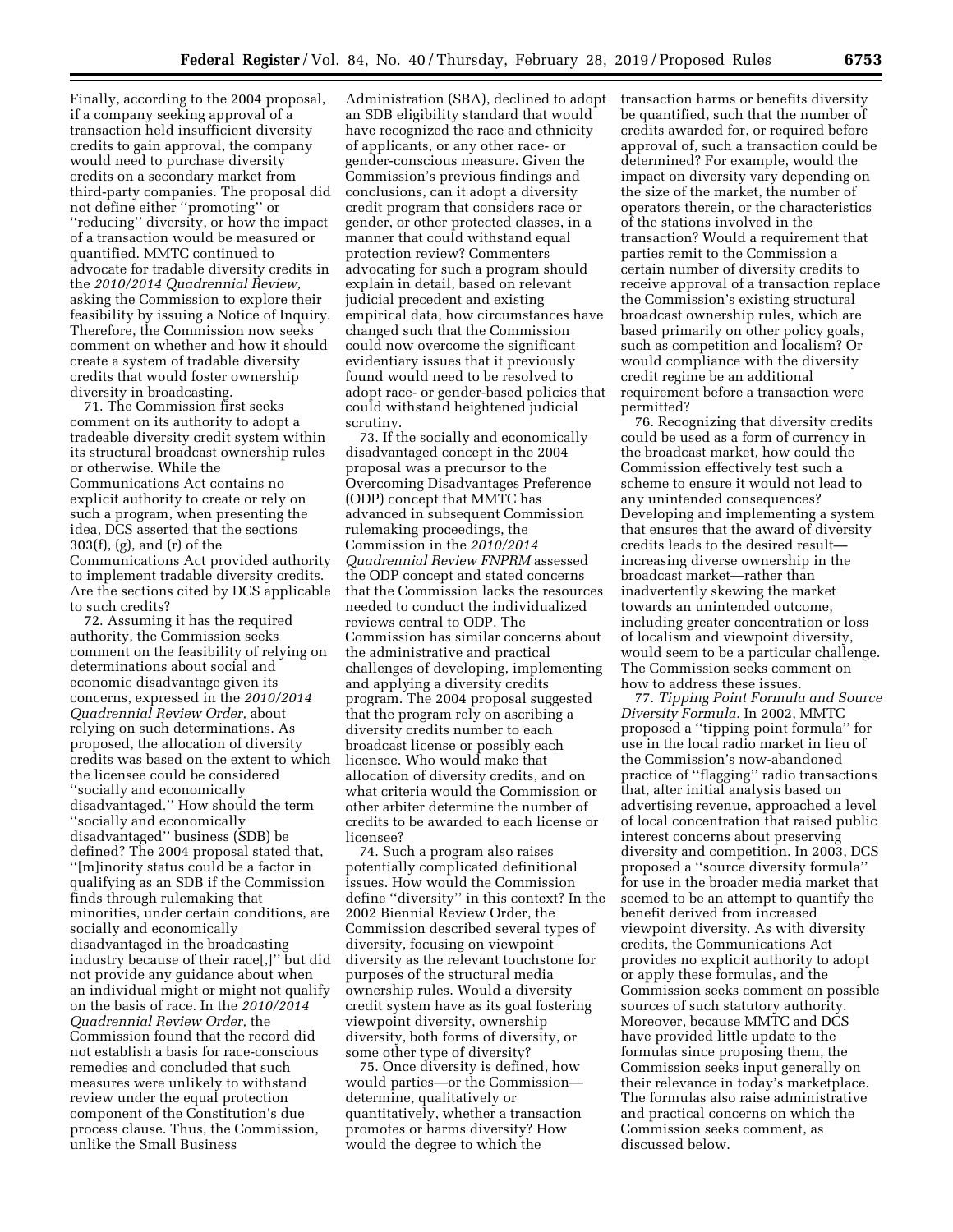78. MMTC's tipping point formula attempted to determine when a proposed transaction would create an entity that could control so much advertising revenue that ''well run independents'' could not survive or offer ''meaningful local service'' (all undefined). The formula's asserted goal was to assess how much ''revenue'' an ''independent'' would need on average to survive in a given market, with this number then being multiplied by the number of ''independents'' in that market. Because the Commission's abandoned flagging approach relied on advertising revenues, the term ''revenue'' in MMTC's tipping point formula appears also to refer to advertising revenue. MMTC essentially suggests that the Commission should bar any transaction that would reduce the revenue available to support independent operators in a market to an amount below what could sustain those operators. Stated differently, a broadcaster would not be permitted to acquire competing stations in a market if the purchase would create revenue so great as to leave insufficient revenue for the independents in the market. MMTC provided the following variables as inputs for its formula, as well as the formula shown below:

MR: Market revenue.

MR1: Amount of market revenue drawn by largest platform.

MR2: Amount of market revenue drawn by second largest platform.

IN: Number of independent stations in the market.

SU: Minimum fixed cost for an independent station to stay on the air.

VFSU: Variability Factor for Survival Operations, reflecting the average amount of revenues per independent station that must be available in the market, collectively, to take account of variations among the independent stations and thereby ensure that well-run weak independents stay on the air.

LS: Minimum additional cost, beyond SU, for an independent station to offer a meaningful local service.

VFLS: Variability Factor for Local Service reflecting the average amount of revenue per independent station that must be available in the market, collectively, to take account of variations among the independent stations and thereby ensure that well-run weak independents remain viable.

LSTP: Local Service Tipping Point, *i.e.,* the point at which, if the top two station groups control more revenue, independents will begin to lose their ability to offer meaningful local service.

SUTP: Survival Tipping Point, *i.e.,* the point at which, if the top two station groups control more revenue, independents will be unable to meet their fixed operating costs and must, therefore, sell out or go dark.

Based on these inputs, according to MMTC, the Local Service Tipping Point is the point at which: IN (SU + VFSU  $+ LS + VFLS$  = MR – (MR1 + MR2), and the Survival Tipping point is the point at which: IN  $(SU + VFSU) = MR - (MR1)$ + MR2). In presenting these variables, MMTC noted that ''[t]he cost of maintaining a station on the air varies somewhat depending on local market factors[,]'' that such regional or local differences ''can be designed into a formula by indexing a market's cost of living relative to the national average[,]'' and that such issues could be addressed in a negotiated rulemaking involving all interested parties.

79. We seek comment on the various terms used in the formula. For example, how should the terms ''independent'' and ''platform'' be defined in the context of today's radio marketplace? How should the terms ''well-run independent'' and ''well-run weak independent'' be defined? What objective criteria can we apply to distinguish between a ''well-run independent'' and a ''well-run weak independent'' to ensure that use of a tipping point formula does not prop up stations that are either poorly managed or simply not airing programming that responds to the community's interests? What is meant by ''meaningful local service''? We also seek comment on whether any determinations about how well a station is run or the concept of ''meaningful local service'' might create First Amendment concerns.

80. MMTC's formula appears to rely on advertising revenues. If so, how would the Commission and potential applicants obtain reliable advertising revenue for all radio stations? If another type of revenue is more appropriate, what data would the Commission rely on to obtain information about this other revenue? How should the concept

$$
X = \mathrm{n}^{1 + (\frac{1}{n})} \mathop{\mathrm{a}}_{m=1}^{n} \left( \mathop{\mathrm{a}}_{p=1}^{g} CTZ \right)
$$

DCS acknowledged that the formula was imperfect and would need testing and validation before deployment.

84. The formula raises several fundamental questions. Is the formula sufficiently comprehensive for commenters to gauge without additional explanation whether it can provide a meaningful assessment of consumer welfare and viewpoint diversity in a

of ''fixed operating costs'' be quantified? How should the Commission account for local and regional cost differences?

81. Finally, the Commission seeks comment on what seems to be the fundamental premise behind MMTC's tipping point formula: that retaining independents (however that term is defined) in a market maintains diversity (however that term is defined). We also invite commenters to address any other issues that they believe are raised by the tipping point formula proposal.

82. DCS submitted its source diversity formula in response to a challenge from then-Chairman Powell to derive an ''HHI [Herfindahl-Hirschman Index used to measure market concentration] for Diversity.'' The formula appears to seek to measure the level of consumer welfare derived from viewpoint diversity in the radio and television broadcast market, and DCS suggested it could be a ''thermometer'' to determine whether ''a national or local market manifest[s] strong diversity, moderate diversity, or slight diversity.'' DCS proposed that the Commission conduct a negotiated rulemaking to determine what significance to accord to various ''temperature readings'' on this thermometer, *i.e.,* what temperatures would reflect ''poor health,'' or ''strong health.'' DCS appeared to suggest that the source diversity formula could be used in lieu of the Commission's nowrepealed ''eight voices'' test.

83. DCS depicted the source diversity formula as shown below with the following variables:  $X = \text{consumer}$ welfare derived from viewpoint diversity; p = a program consumed from a particular source;  $g =$  the number of programs from a particular source that are available for consumption;  $C = the$ number of consumers consuming a particular program; T = consumers' mean media consumption time devoted to the absorption of viewpoints in a particular program; Z = consumers' mean attentiveness to a particular program; m = a source (including all outlets owned by that source); and n = number of differently owned sources offering programs consumed. The formula as proposed was:

particular market? Are there terms used in the formula inputs that require definition prior to any assessment of the formula's utility? For example, do terms such as ''source'' and ''program'' need to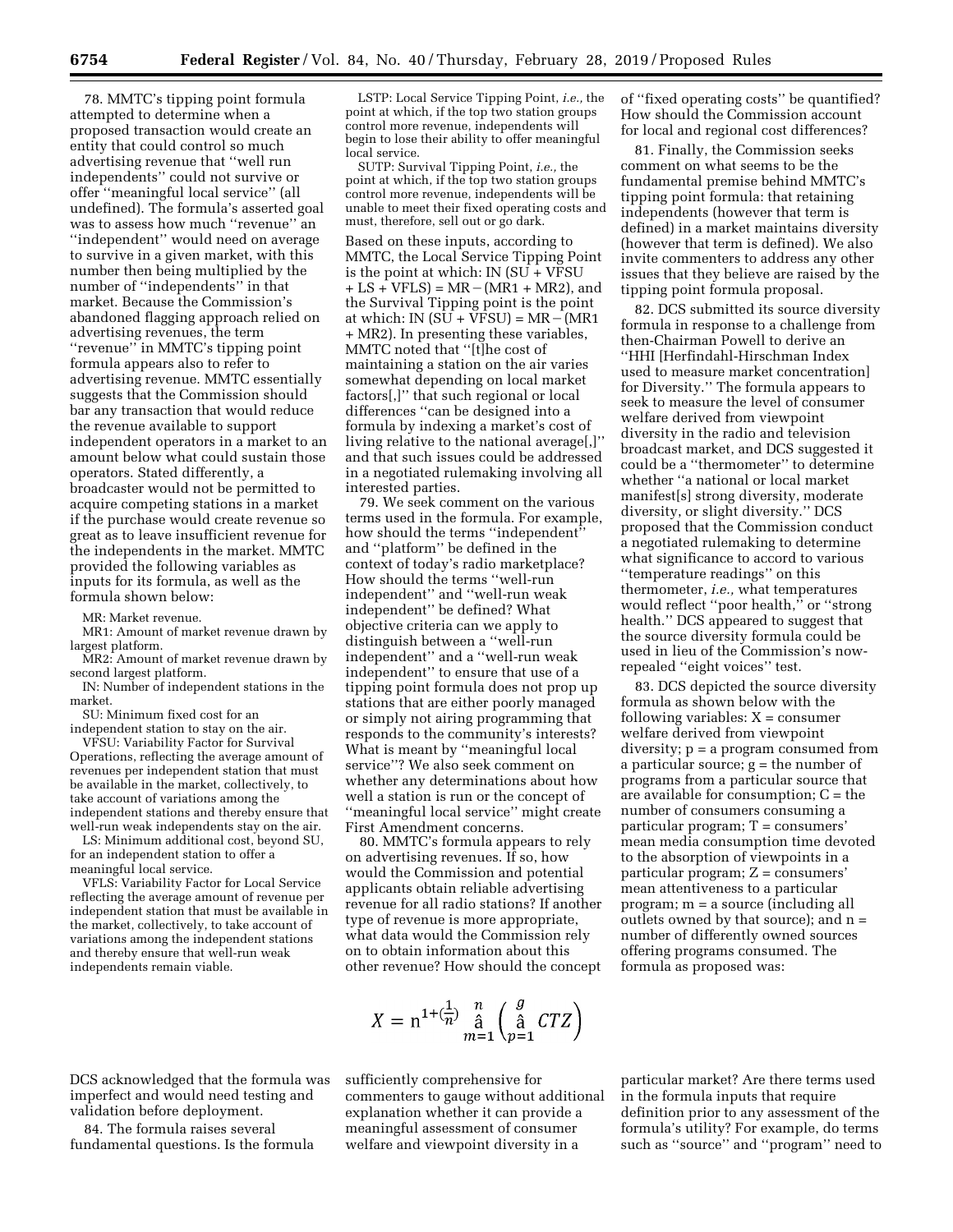be defined before analyzing the formula? Are there other terms that need defining? How will the formula inputs be obtained? For example, we seek comment on how to capture inputs such as ''consumers' mean attentiveness to a particular program'' and ''consumers' mean media consumption time devoted to the absorption of viewpoints in a particular program.'' How should the Commission determine the level of diversity to ascribe to various formula results (*e.g.,* ''strong diversity,'' ''moderate diversity,'' or ''slight diversity'')? Finally, the Commission invites commenters to address any other issues that they believe are raised by the source diversity formula.

85. *Cost-Benefit Analysis.* For the three structural media ownership rules and all of the diversity-related proposals discussed above, the Commission seeks comment on how to compare the benefits and costs associated with retaining, modifying or eliminating the rule or adopting the diversity-related proposal, with any proposed modification to the proposal. Commenters supporting modification or elimination of any rule or adoption of any proposal should explain the anticipated economic impact of any proposed action and, where possible, quantify benefits and costs of proposed actions and alternatives. Do the current rules create benefits or costs for any segment of consumers? Do the rules create benefits or costs for any segment of the industry that should be counted as social benefits or costs rather than transfers from one segment of the industry to another? How do the rules create these benefits and costs, and what evidence supports this explanation? How can the value of these benefits and costs be measured for parties receiving them? What factors create uncertainty about the existence or size of these benefits and costs, and how should the Commission's economic analysis take these uncertainties into account?

86. How would elimination of any rules alter the benefits and costs? What are the comparative benefits and costs of modifying any rule rather than eliminating it entirely? For instance, would loosening the current local television or local radio ownership restrictions, or allowing certain of the Big Four networks and not others to merge lead to any consumer benefits, such as increased choice, innovation, or investment in programming? What amount of additional scale would be required to realize such benefits? Would these benefits conflict with, or come at a cost to, our traditional policy goals of competition, viewpoint diversity or localism, and if so, how should we

measure and evaluate these tradeoffs? What are the comparative benefits and costs of tightening the current restrictions? The Commission asks commenters to support their claims about benefits and costs with relevant economic theory and evidence, including empirical analysis and data.

### **Procedural Matters**

87. *Ex Parte Rules—Permit-But-Disclose.* The proceeding that this *NPRM* initiates shall be treated as a ''permit-but-disclose'' proceeding in accordance with the Commission's *ex parte* rules. Persons making *ex parte*  presentations must file a copy of any written presentation or a memorandum summarizing any oral presentation within two business days after the presentation (unless a different deadline applicable to the Sunshine period applies). Persons making oral *ex parte*  presentations are reminded that memoranda summarizing the presentation must: (1) List all persons attending or otherwise participating in the meeting at which the *ex parte*  presentation was made; and (2) summarize all data presented and arguments made during the presentation. If the presentation consisted in whole or in part of the presentation of data or arguments already reflected in the presenter's written comments, memoranda or other filings in the proceeding, the presenter may provide citations to such data or arguments in his or her prior comments, memoranda, or other filings (specifying the relevant page and/or paragraph numbers where such data or arguments can be found) in lieu of summarizing them in the memorandum. Documents shown or given to Commission staff during *ex parte* meetings are deemed to be written *ex parte* presentations and must be filed consistent with § 1.1206(b) of the Commission's rules. In proceedings governed by § 1.49(f) of the Commission's rules, or for which the Commission has made available a method of electronic filing, written *ex parte* presentations and memoranda summarizing oral *ex parte*  presentations, and all attachments thereto, must be filed through the Commission's Electronic Comment Filing System (ECFS) available for that proceeding, and must be filed in their native format (*e.g.,* .doc, .xml, .ppt, searchable .pdf). Participants in this proceeding should familiarize themselves with the Commission's *ex parte* rules.

88. *Filing Requirements—Comments and Replies.* Pursuant to §§ 1.415 and 1.419 of the Commission's rules, interested parties may file comments

and reply comments on or before the dates indicated on the first page of this document. Comments may be filed using ECFS.

• *Electronic Filers:* Comments may be filed electronically using the internet by accessing the ECFS: *[http://apps.fcc.gov/](http://apps.fcc.gov/ecfs/)  [ecfs/.](http://apps.fcc.gov/ecfs/)* 

• *Paper Filers:* Parties who choose to file by paper must file an original and one copy of each filing.

Filings can be sent by hand or messenger delivery, by commercial overnight courier, or by first-class or overnight U.S. Postal Service mail. All filings must be addressed to the Commission's Secretary, Office of the Secretary, Federal Communications Commission.

• All hand-delivered or messengerdelivered paper filings for the Commission's Secretary must be delivered to FCC Headquarters at 445 12th St. SW, Room TW–A325, Washington, DC 20554. The filing hours are 8:00 a.m. to 7:00 p.m. All hand deliveries must be held together with rubber bands or fasteners. Any envelopes and boxes must be disposed of before entering the building.

• Commercial overnight mail (other than U.S. Postal Service Express Mail and Priority Mail) must be sent to 9050 Junction Drive, Annapolis Junction, MD 20701.

• U.S. Postal Service first-class, Express, and Priority mail must be addressed to 445 12th Street SW, Washington, DC 20554.

89. *Initial Regulatory Flexibility Act Analysis.* The Regulatory Flexibility Act of 1980, as amended (RFA), requires that a regulatory flexibility analysis be prepared for notice and comment rulemaking proceedings, unless the agency certifies that ''the rule will not, if promulgated, have a significant economic impact on a substantial number of small entities.'' The RFA generally defines the term ''small entity'' as having the same meaning as the terms ''small business,'' ''small organization,'' and ''small governmental jurisdiction.'' In addition, the term ''small business'' has the same meaning as the term ''small business concern'' under the Small Business Act. A ''small business concern'' is one which: (1) Is independently owned and operated; (2) is not dominant in its field of operation; and (3) satisfies any additional criteria established by the Small Business Administration (SBA).

90. Written public comments are requested on the IFRA and must be filed in accordance with the same filing deadlines as comments on this *NPRM,*  with a distinct heading designating them as responses to the IRFA. In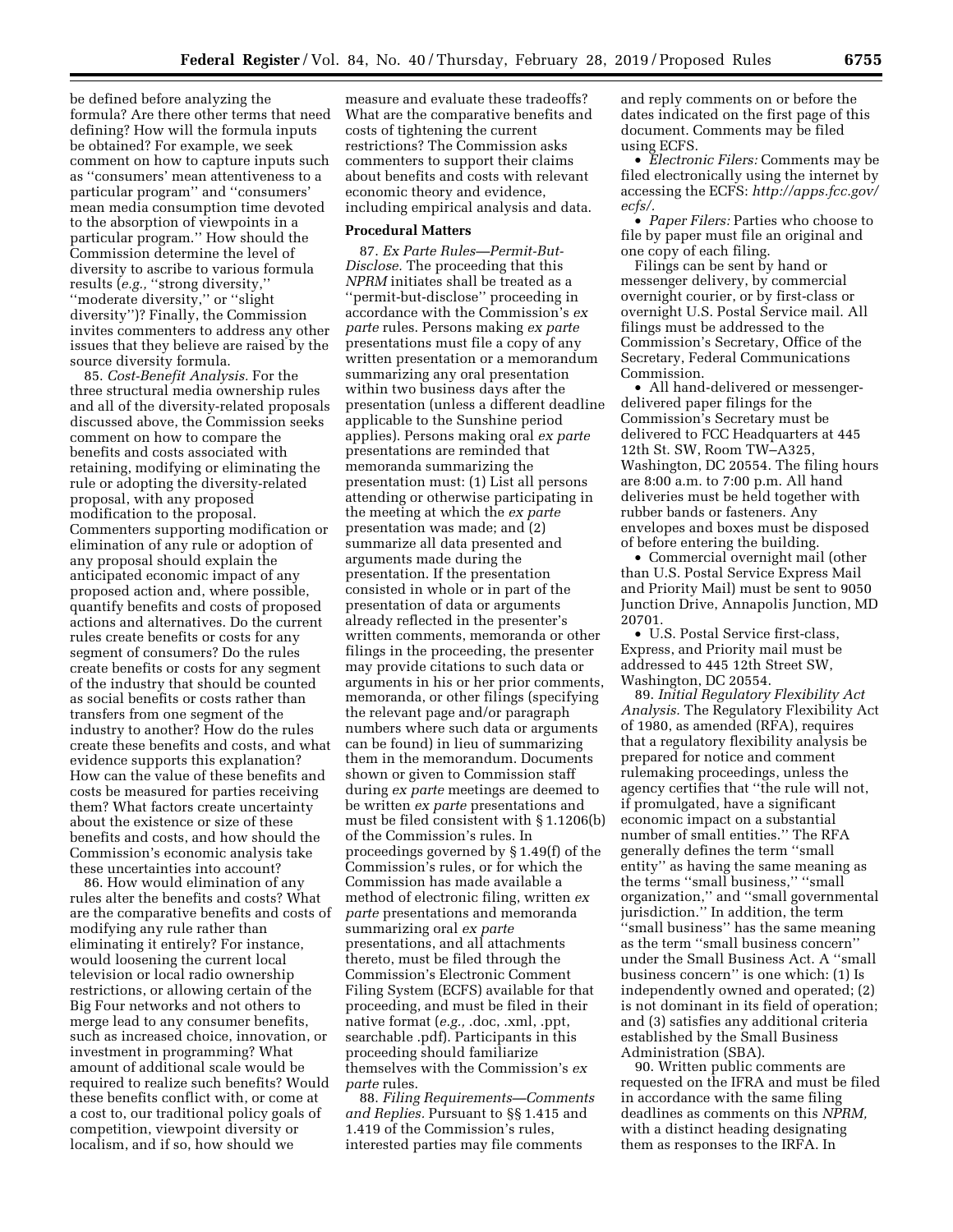addition, a copy of this *NPRM* and the IRFA will be sent to the Chief Counsel for Advocacy of the SBA.

91. *Paperwork Reduction Act.* This *NPRM* seeks comment on whether the Commission should adopt new or modified information collection requirements. The Commission, as part of its continuing effort to reduce paperwork burdens and pursuant to the Paperwork Reduction Act of 1995, invites the public and the Office of Management and Budget (OMB) to comment on these information collection requirements. In addition, pursuant to the Small Business Paperwork Relief Act of 2002, we seek specific comment on how we might further reduce the information collection burden for small business concerns with fewer than 25 employees.

92. *People with Disabilities.* To request materials in accessible formats for people with disabilities (braille, large print, electronic files, audio format), send an email to *[fcc504@fcc.gov](mailto:fcc504@fcc.gov)*  or call the Consumer and Governmental Affairs Bureau at 202–418–0530 (voice), 202–418–0432 (tty).

93. *Additional Information.* For additional information on this proceeding, please contact Brendan Holland of the Media Bureau, Industry Analysis Division, *[Brendan.Holland@](mailto:Brendan.Holland@fcc.gov) [fcc.gov,](mailto:Brendan.Holland@fcc.gov)* (202) 418–2757.

### **Initial Regulatory Flexibility Analysis**

94. *Need for, and Objective of, the Proposed Rules.* This *NPRM* begins an examination of the Commission's media ownership rules and possible changes to these rules. As discussed in the *NPRM,*  the Commission is required by statute to review its media ownership rules every four years to determine whether they ''are necessary in the public interest as the result of competition.'' Consistent with the Communications Act, the Commission must examine its media ownership rules and consider whether they continue to serve our public interest goals of competition, viewpoint diversity and localism, or whether they should be modified or eliminated. Specifically, the *NPRM* examines the three remaining media ownership rules, the Local Radio Ownership Rule, the Local Television Ownership Rule and the Dual Network Rule. In addition, the *NPRM* seeks comment on several proposals that were advanced in previous rulemakings and which the Commission indicated it would examine further in the context of this review of its structural ownership rules. These proposals, to extend cable procurement requirements to broadcasters, develop a model for market-based, tradeable ''diversity credits'' to serve as an

alternative method for adopting ownership limits, and adopt formulas aimed at creating media ownership limits that promote diversity, are presented by their proponents as initiatives that could further the Commission's diversity goal. The Commission anticipates that these initiatives, if ultimately adopted, might benefit small entities.

95. *Legal Basis.* The proposed action is authorized under sections 1, 2(a), 4(i), 303, 307, 309, and 310 of the Communications Act of 1934, as amended, and section 202(h) of the Telecommunications Act of 1996.

96. *Description and Estimate of the Number of Small Entities to which the Proposed Rules Apply.* The RFA directs agencies to provide a description of, and where feasible, an estimate of the number of small entities that may be affected by the proposed rule revisions, if adopted. The RFA generally defines the term ''small entity'' as having the same meaning as the terms ''small business,'' ''small organization,'' and ''small governmental jurisdiction.'' In addition, the term ''small business'' has the same meaning as the term ''small business concern'' under the Small Business Act (SBA). A small business concern is one which: (1) Is independently owned and operated; (2) is not dominant in its field of operation; and (3) satisfies any additional criteria established by the SBA. Below, we provide a description of such small entities, as well as an estimate of the number of such small entities, where feasible.

97. *Television Broadcasting.*  According to the U.S. Census Bureau 2017 NAICS Definitions, this U.S. Economic Census category ''comprises establishments primarily engaged in broadcasting images together with sound.'' These establishments operate television broadcast studios and facilities for the programming and transmission of programs to the public. These establishments also produce or transmit visual programming to affiliated broadcast television stations, which in turn broadcast the programs to the public on a predetermined schedule. Programming may originate in their own studio, from an affiliated network, or from external sources. The SBA has created the following small business size standard for such businesses: those having \$38.5 million or less in annual receipts. The 2012 Economic Census reports that 751 firms in this category operated in that year. Of that number, 656 had annual receipts of \$25 million or less, 25 had annual receipts between \$25 million and \$49,999,999 and 70 had annual receipts of \$50 million or more.

Based on this data, the Commission estimates that the majority of commercial television broadcast stations are small entities under the applicable size standard.

98. Additionally, the Commission has estimated the number of licensed commercial television stations to be 1,349. Of this total, 1,248 stations (or about 92.5 percent) had revenues of \$38.5 million or less, according to Commission staff review of the BIA Kelsey Inc. Media Access Pro Television Database (BIA) in November 2018, and therefore these stations qualify as small entities under the SBA definition.

99. *Radio Broadcasting.* This U.S. Economic Census category ''comprises establishments primarily engaged in broadcasting aural programs by radio to the public.'' Programming may originate in their own studio, from an affiliated network, or from external sources. The SBA has created the following small business size standard for such businesses: those having \$38.5 million or less in annual receipts. Economic Census data for 2012 show that 2,849 firms in this category operated in that year. Of that number, 2,806 operated with annual receipts of less than \$25 million per year, 17 with annual receipts between \$25 million and \$49,999,999 and 26 with annual receipts of \$50 million or more. Based on this data, we estimate that the majority of commercial radio broadcast stations were small under the applicable SBA size standard.

100. Apart from the U.S. Economic Census, the Commission has estimated the number of licensed commercial AM radio stations to be 4,426 stations and the number of commercial FM radio stations to be 6,737, for a total number of 11,364. Of this total, 11,355 stations (or 99.9 percent) had revenues of \$38.5 million or less, according to Commission staff review of the BIA Kelsey Inc. Media Access Pro Television Database (BIA) in November 2018, and therefore these stations qualify as small entities under the SBA definition.

101. In assessing whether a business concern qualifies as small under the above definition, business (control) affiliations must be included. Our estimate, therefore, likely overstates the number of small entities that might be affected by our action because the revenue figure on which it is based does not include or aggregate revenues from affiliated companies. In addition, an element of the definition of ''small business'' is that the entity not be dominant in its field of operation. We are unable at this time to define or quantify the criteria that would establish whether a specific radio or